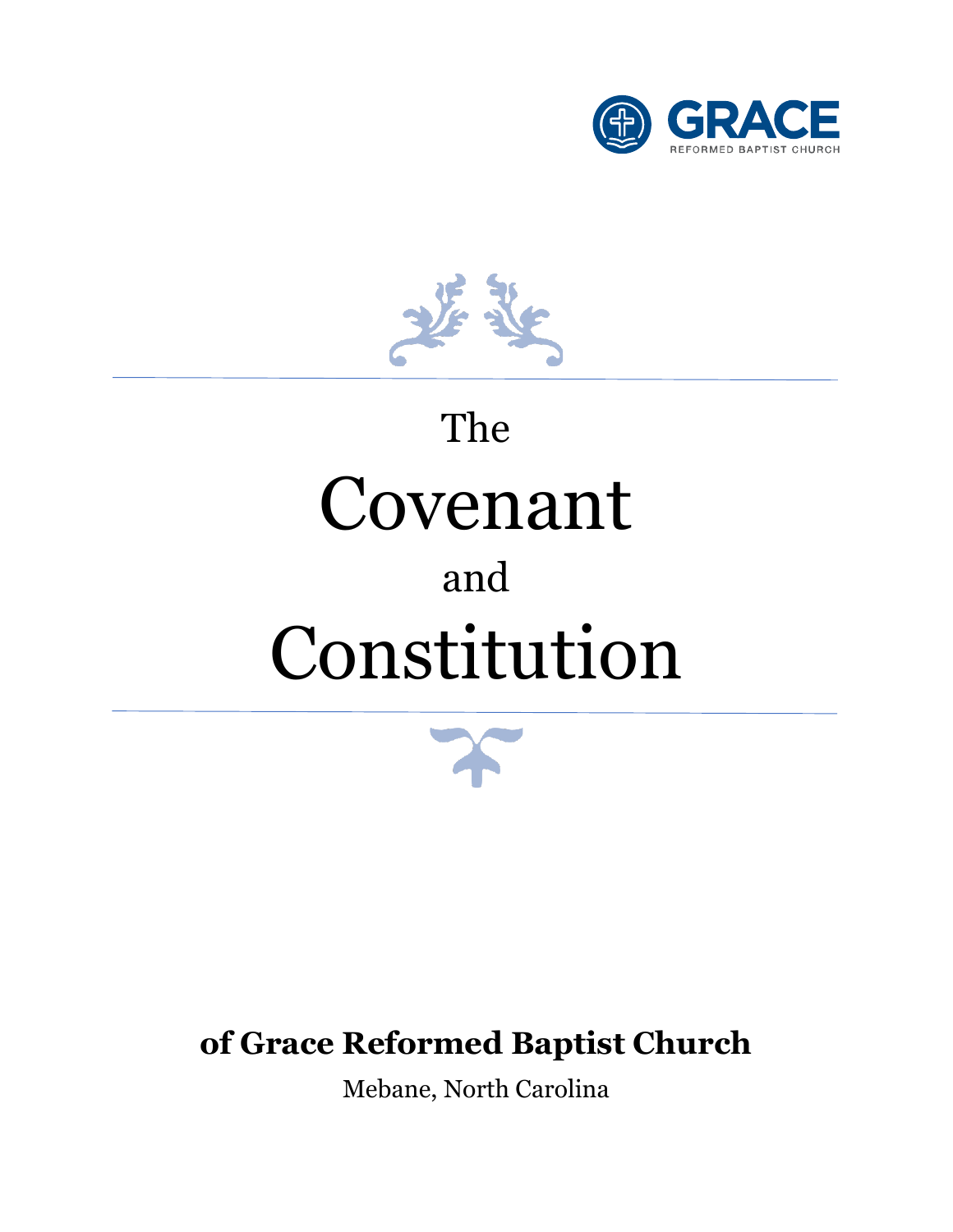*The Covenant and* **Constitution** *of* **Grace Reformed Baptist Church** Mebane, North Carolina

> *Adopted in 1974 Revised and adopted in 2022*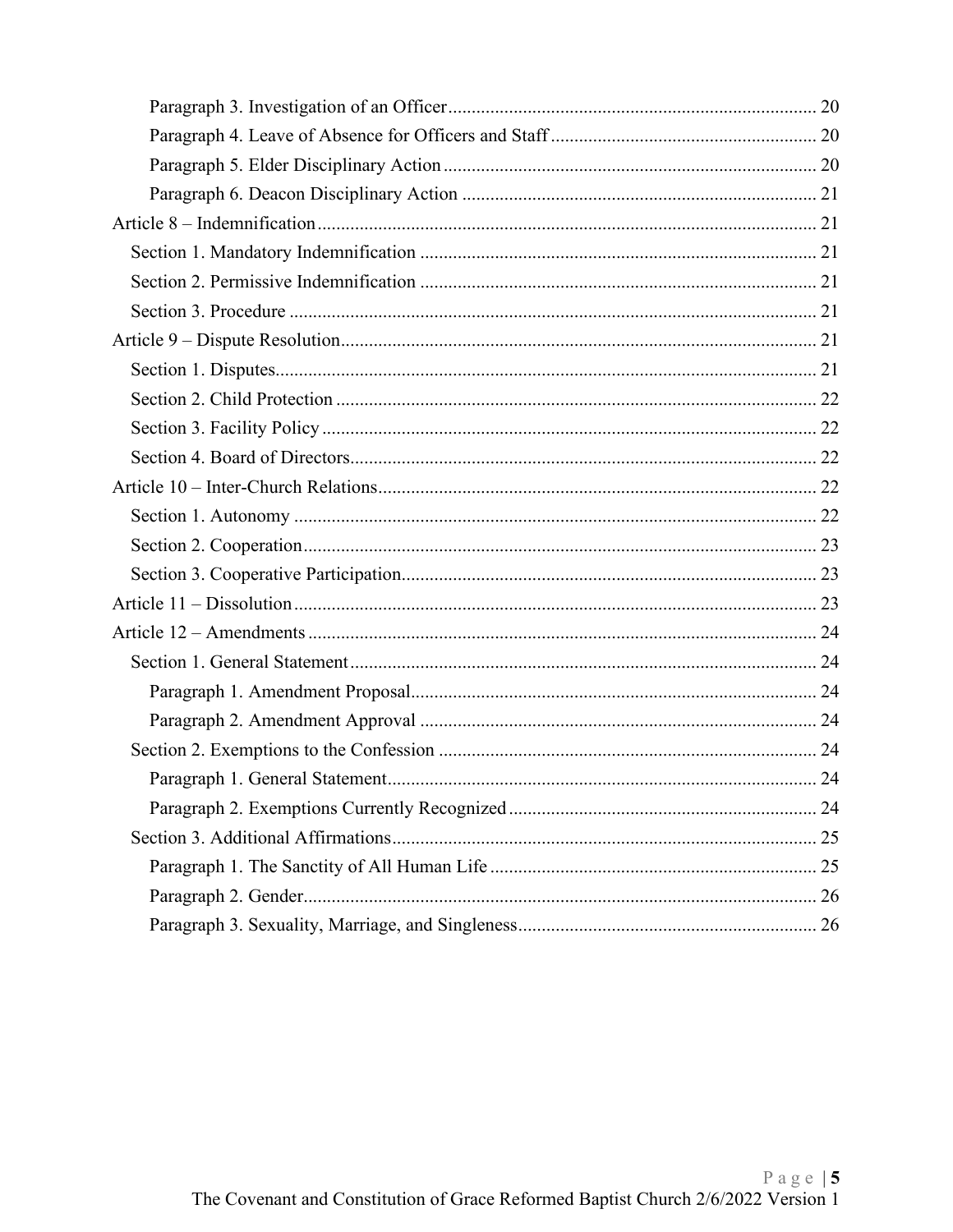# <span id="page-5-0"></span>**Church Covenant**

God, in the New Covenant, has made us members of Jesus Christ and of one another (Rom. 12:4-5). Having been brought by divine grace to repent and believe in the Lord Jesus Christ, and having been baptized in the name of the Father and of the Son and the Holy Spirit (Eph. 2:8-9; Matt. 28:19-20), we will, relying on his gracious aid, solemnly and joyfully love God, one another (1 John 3:16; 4:16; John 13:34), and the world through the gospel of Jesus Christ (John 3:16; Matt. 28:18-19; Rev. 5:9-10).

We will work and pray for the unity of the Spirit in the bond of peace (Eph. 4:4-6; John 17:11).

We will walk together in love (Eph. 5:2), strive for the good of the body (1 Thess. 5:14-22), exercise an affectionate care and watchfulness over each other, and faithfully admonish and encourage one another as occasion may require (Gal. 6:1-2; Heb. 10:24).

We will not forsake assembling ourselves together, nor forsake praying for others and ourselves (Heb. 10:25; 1 Tim. 2:8; Col. 4:2-4; 1 Tim 2:1).

We will nurture those under our care in the training and instruction of the Lord (Eph. 6:4) and, by a pure and loving example and testimony, seek the salvation of our family and friends (1 Tim. 4:12; John 1:41; Matt. 28:19).

We will rejoice with those who rejoice and weep with those who weep, bearing each other's burdens with tenderness and sympathy (Rom. 12:15; Gal. 6:2).

We will seek, by God's grace, to walk worthy of our calling to deny ungodliness and worldly lusts (Phil. 1:27; Titus 2:12), to remember that we have been buried by baptism and raised with Christ to newness of life (Rom. 6:1-4; Col. 2:12), and to seek to live to the glory of Him who has called us out of darkness into His marvelous light (1 Pet. 2:9).

We will hold fast to the faith that was once and for all delivered to the saints and revealed in the Holy Scriptures (Jude 3; 2 Thess. 2:15); and if perilous times of persecution should come (2 Tim. 3:12), as our God enables us (Jude 24-25), we will not draw back from our holy profession (1 Tim. 6:12-16) but strengthen and encourage one another to persevere (Heb. 10:23-25).

We will work together to perpetuate a faithful ministry in this church as we sustain its public worship, biblical ordinances, church discipline, and confessional doctrines (1 Tim. 3:15; 4:13). We will contribute cheerfully and regularly to the support of the ministry, the expenses of the church, the relief of the poor, and the spread of the Gospel to all nations (1 Tim. 5:17; 6:18; 1 Cor. 16:1; 2 Cor. 8:3; Phil. 4:18).

We will, when we move from this place, as soon as possible, unite with some other church where we can carry out the spirit of this covenant and the principles of God's Word (Rom. 16:3; Heb. 10:24-25).

May the grace of the Lord Jesus Christ, and the love of God, and the fellowship of the Holy Spirit be with us all (2 Cor. 13:14). Amen.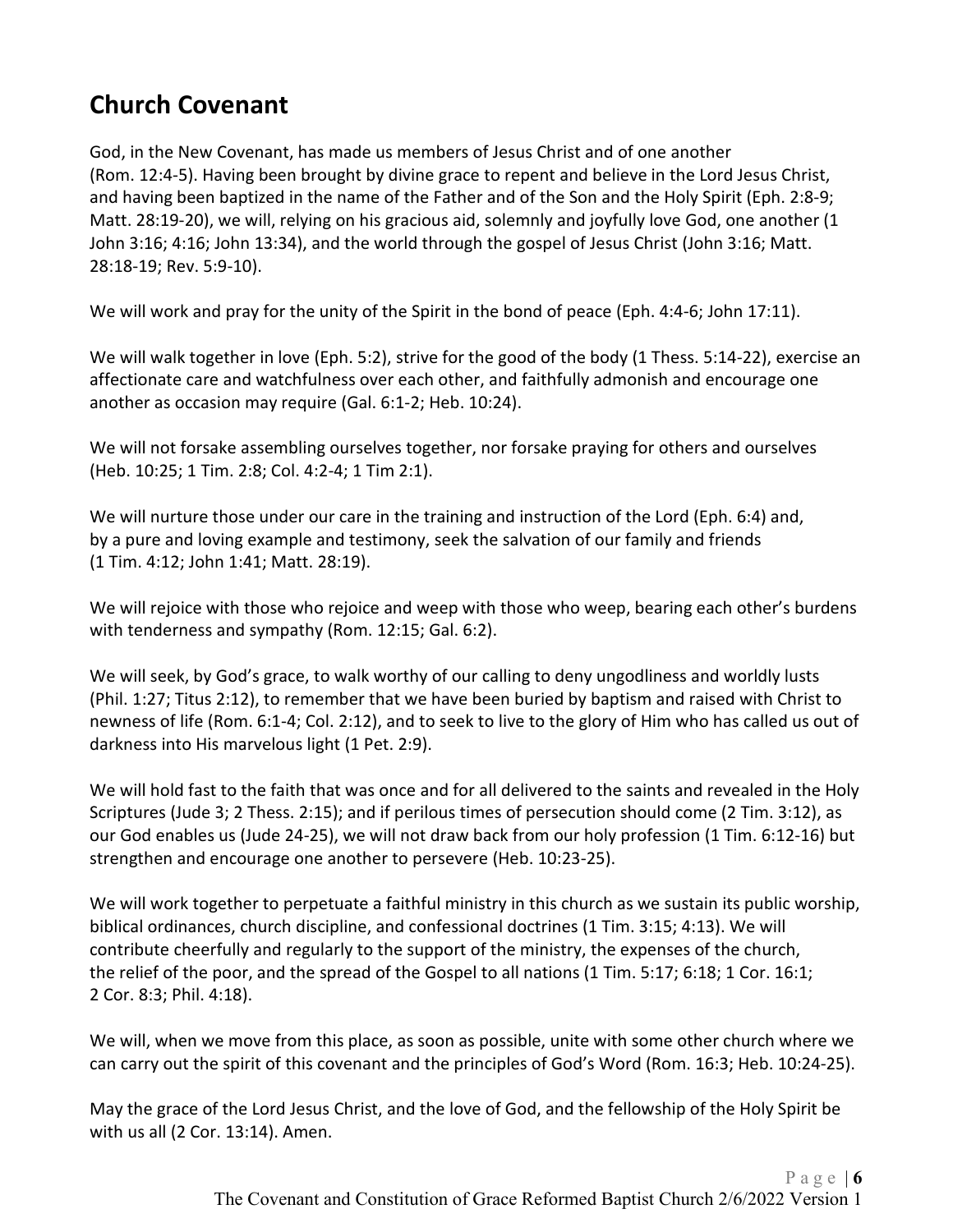# <span id="page-6-0"></span>**Preamble to the Constitution**

This congregation dates back to 1963 as the Community Baptist Church. In 1974 the church was formally reformed with a rewritten constitution, including a confession of faith and eventually a new name—Grace Reformed Baptist Church—to reflect the emphasis of the preaching.

We believe the Scriptures to be our only infallible guide and intend this Constitution to be subservient to them. The ultimate authority in all matters of faith, order, and morals is the Bible alone. Though some rules of church order contained in this Constitution are not specifically prescribed in the Scriptures, we consider it wise to articulate the following standards and procedures for orderly conduct (1 Cor. 14:33), which we voluntarily agree to observe.

The 1997 revision of this Constitution has its basis in the constitutions of Grace Immanuel Reformed Baptist Church in Grand Rapids, MI and Trinity Baptist Church in Montville, NJ, to whom we are indebted for their labors. We owe an additional tremendous debt of gratitude to Capitol Hill Baptist Church in Washington, D.C. for their constitution, which was instrumental in the 2022 revisions to this Constitution.

# <span id="page-6-1"></span>**Article 1 – Our Name**

<span id="page-6-2"></span>The official name of this church is Grace Reformed Baptist Church. This church may also informally be referred to as Grace Church.

# **Article 2 – Our Purpose**

Our purpose is to love God, one another, and the world through the gospel of Jesus Christ. The glory of God shall be the ultimate purpose in all the church's activities, such as:

- 1. the promotion of the public worship of God (John 4:23-24; Phil. 3:3),
- 2. the edification of the saints through preaching, teaching, discipleship, loving pastoral care, and the administration of the ordinances (1 Pet. 5:2; 2 Tim. 3:15-16; Jude 3-4; Heb. 13:17; Acts 20:28-31),
- 3. the proclamation of the gospel to the world (Matt. 28:18-20; Phil. 1:12-21; Rom. 1:8; 1 Thess. 1:8),
- 4. the mutual fellowship and communion of believers (Rom. 12:10, 16; Gal. 6:2; Eph. 5:19; 1 Thess. 5:11; Heb. 3:12-14; Heb. 10:24),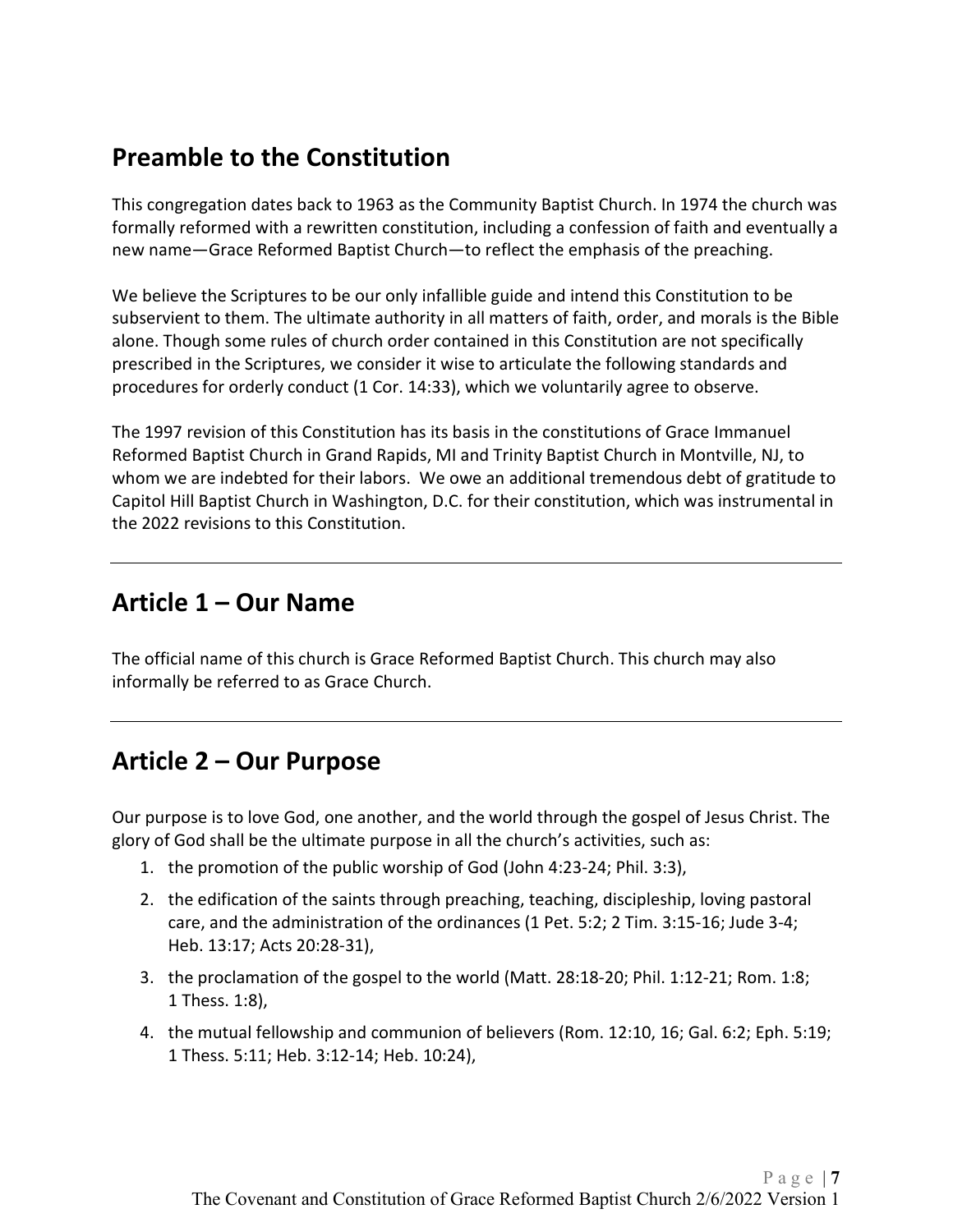<span id="page-7-0"></span>5. the display of the character of God through love and good deeds (Matt. 5:14-16; Eph. 2:10; Titus 2:14; 3:8, 14; Heb. 10:23-25).

# **Article 3 – Our Doctrinal Commitment**

## <span id="page-7-1"></span>*Section 1. Church Confession*

We adopt as our primary doctrinal statement the Second London Baptist Confession of 1689 (the "Confession") (See [Article 12.2.2](#page-23-6) in this Constitution for Exemptions and [Article 12.3](#page-24-0) for Additional Affirmations). This document shall be kept on file and be made publicly available. The Confession is an assistance in controversy, a confirmation in faith, a means of edification in righteousness, and a source of church unity.

# <span id="page-7-2"></span>*Section 2. Church Covenant*

Grace Reformed Baptist Church worships together under a Church Covenant. The covenant summarizes how we are to live as a church and follows the practice of believers throughout the centuries. All members are required to affirm their commitment to the covenant.

## <span id="page-7-3"></span>*Section 3. Polity Commitment*

Our commitment as a church to a common polity is defined in this Constitution, the Confession, and the Church Covenant. Questions may arise among members about whether an action, contemplated or taken, is in accord with or violation of these documents. In such cases, the elders shall attempt to resolve the matter privately to the satisfaction of all concerned. If they are unable to do so, a special members' meeting may be called pursuant to [Article 5.3.6.](#page-14-1)

# <span id="page-7-4"></span>**Article 4 – Membership**

# <span id="page-7-5"></span>*Section 1. Qualifications*

To qualify for membership in this church, a candidate must be a believer in Jesus Christ, manifest a life transformed by the power of Christ, have been baptized in obedience to Christ following conversion, wholeheartedly believe in the Christian faith as revealed in the Bible, and be ready to assume the responsibilities of church membership. Each member must affirm the doctrines essential to orthodox, reformed Christianity and the biblical order of this church from the Confession (including the affirmations of [Article 12.3](#page-24-0) of this Constitution), strive to abide by the Church Covenant, and submit to the church's governance as disclosed in this Constitution.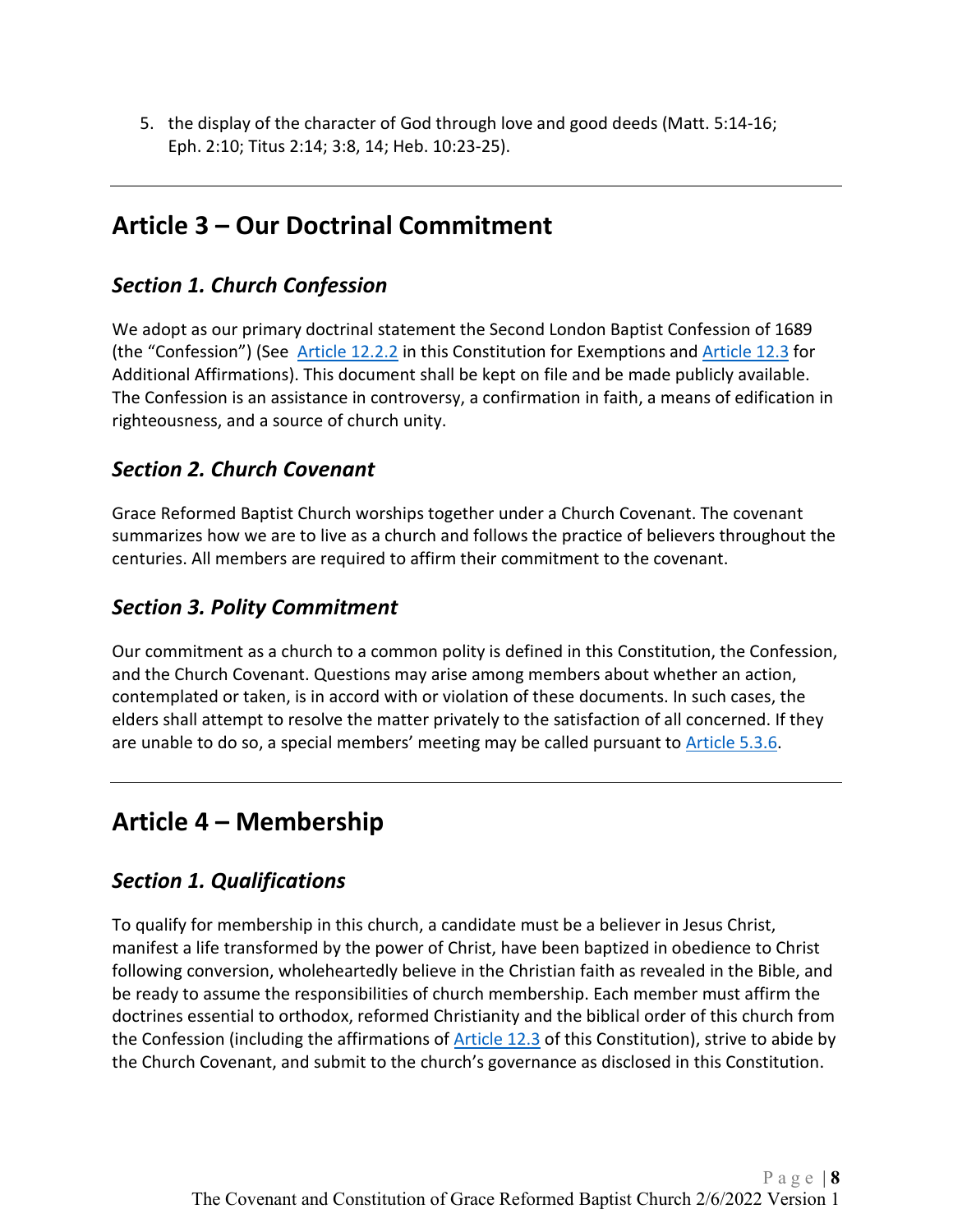# <span id="page-8-6"></span><span id="page-8-0"></span>*Section 2. Admission of Members*

#### <span id="page-8-1"></span>**Paragraph 1. Process**

All candidates for membership shall first complete the membership class and then meet with the elders. The elders shall be responsible for determining each applicant's qualification for membership nomination. In making this determination, elders rely on a candidate's profession of faith, along with such other evidence as the elders deem appropriate. When the candidate is deemed eligible for membership as outlined in [Section 1,](#page-7-5) the elders shall announce the candidate's pursuit of membership to the church.

#### <span id="page-8-2"></span>**Paragraph 2. Evaluation**

Following this announcement, a period of no less than four (4) weeks will be allowed for affirmations, objections, or questions to be raised privately with the elders by any member concerning the applicant's manner of life or doctrine. The elders shall postpone a person's reception into membership until objections are investigated and resolved to the elders' satisfaction.

#### <span id="page-8-3"></span>**Paragraph 3. Approval**

When there are no unresolved objections at the end of the stated period, the elders will present the candidate to the congregation at a stated meeting of the church to share their testimony of faith in Christ. The candidate's testimony shall be verbally delivered to the congregation by either the candidate, an elder, or a reader approved by the elders. After delivering their testimony, a candidate shall be accepted by a three-fourths majority of those members present and voting. Such a vote will also result in the affirmation of baptism (if required) and the nominee's immediate reception into membership. The member shall at that point relinquish membership in other churches with the exception detailed in [Article 4.3.2.](#page-9-0)

# <span id="page-8-4"></span>*Section 3. Privileges and Responsibilities of Membership*

#### <span id="page-8-5"></span>**Paragraph 1. General Privileges**

- 1. In accord with the duties enumerated in the Church Covenant, it is the privilege and responsibility of all members to pray for the church devotedly, attend services faithfully, attend the Lord's Supper especially, love one another earnestly, contribute to the ministry and life of the church cheerfully (consistent with God's leading and the gifts, time, and material resources entrusted by Him), participate in members' meetings regularly, vote on the election or removal of officers, vote on decisions regarding membership status, vote on the church budget, vote on amendments to church documents, and vote on such other matters as may be submitted to a vote.
- 2. We acknowledge that some members are unable to fulfill some of these responsibilities for unavoidable providential reasons, such as mandatory military service, prolonged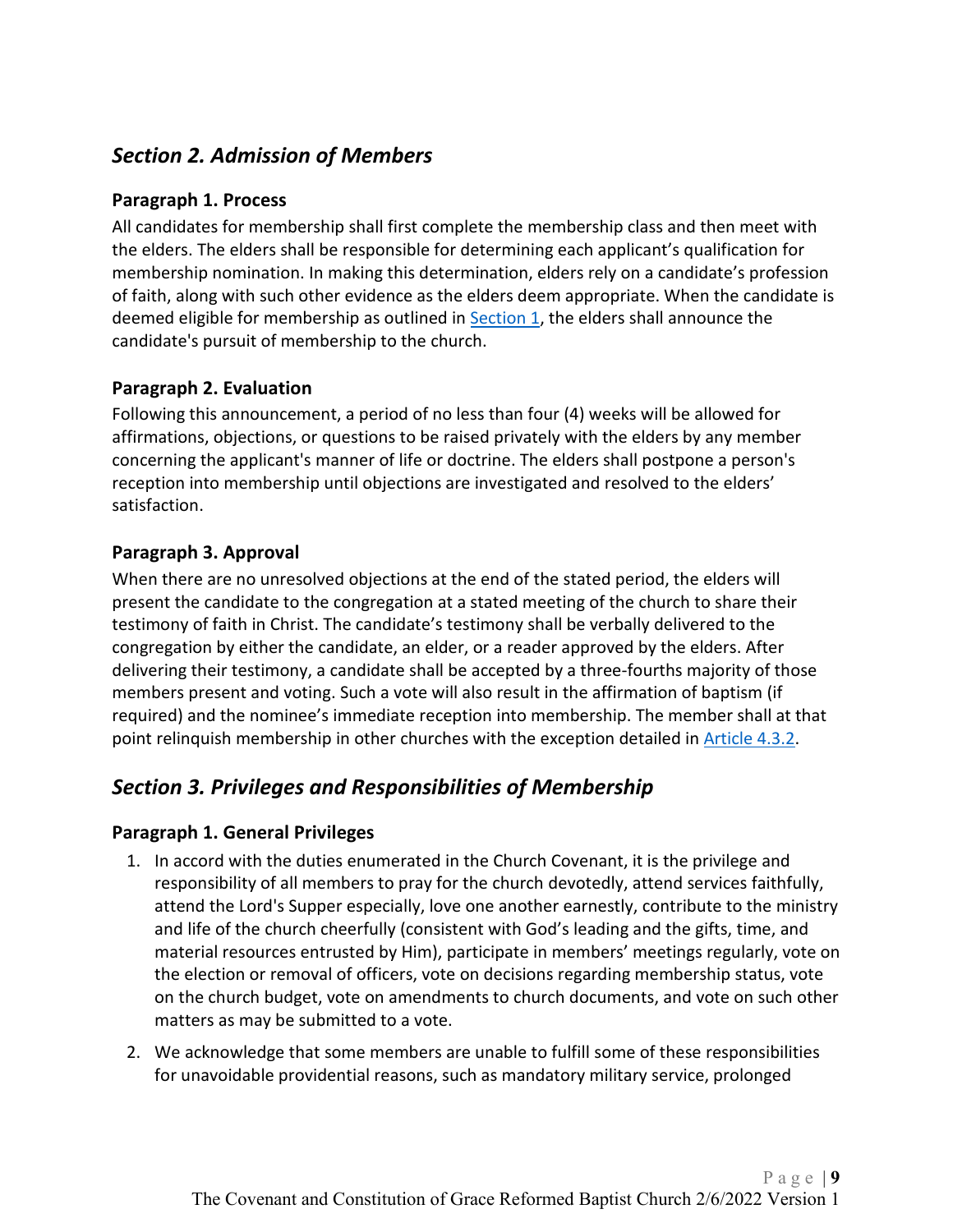illnesses, limited cognitive abilities, specific life conditions, vacations, or other special circumstances.

3. In virtue of our Lord's will that only those who are under the government of His church should be admitted to the privileges of His church (Acts 2:41-42; 1 Cor. 10:16; and see the Confession, 26:12), only those who are members of this congregation shall be entitled to serve in the official ministries of the church; non-members may serve on ad-hoc bases with the elders' approval. Notwithstanding, non-members may serve the church for purposes of professional consultation.

#### <span id="page-9-0"></span>**Paragraph 2. Temporary Membership**

Students and others temporarily residing in the Mebane area who are members of evangelical churches may apply for temporary membership. Qualifications are identical to those for full membership as set out in [Article 4.1,](#page-7-5) except that home church membership is retained. A letter of commendation shall be sought from the applicant's home church. Temporary members may not vote on the amendment of church documents or the election of officers in the church, nor may they be eligible to stand for any office. Termination of temporary membership as a disciplinary measure is the same as for full members, except that the elders shall notify the pastor or elders of the member's home church of that termination. Temporary membership normally terminates immediately upon the ending of the period of temporary residence in the Mebane area. At the end of their residence, the temporary member shall formally inform the elders of their departure and resignation.

# <span id="page-9-1"></span>*Section 4. Corrective Church Discipline*

#### <span id="page-9-2"></span>**Paragraph 1. General Principles**

- 1. Any member consistently neglectful of his or her Christian duties or guilty of conduct by which the name of our Lord Jesus Christ may be dishonored, and so opposing the welfare of the church and/or rendering doubtful a profession of faith, shall be subject to the admonition of the elders and the discipline of the church, according to the instructions of our Lord in Matt. 18:15-17 and the example of Scripture.
- 2. The goals of church discipline are always the glory of God, the welfare and purity of the church (1 Cor. 5:6-7), and the repentance, restoration, and spiritual growth of the offender (1 Cor. 5:5; 2 Cor. 2:5-8; 2 Thess. 3:14; 1 Tim. 5:20).

#### <span id="page-9-3"></span>**Paragraph 2. Means of Discipline**

Church discipline can include admonition, public reproof or censure, suspension from communion and members' meetings for a definite period, deposition from office, or excommunication (Matt. 18:15-17; 2 Thess. 3:14-15; 1 Tim. 5:19-20; 1 Cor. 5:4-5).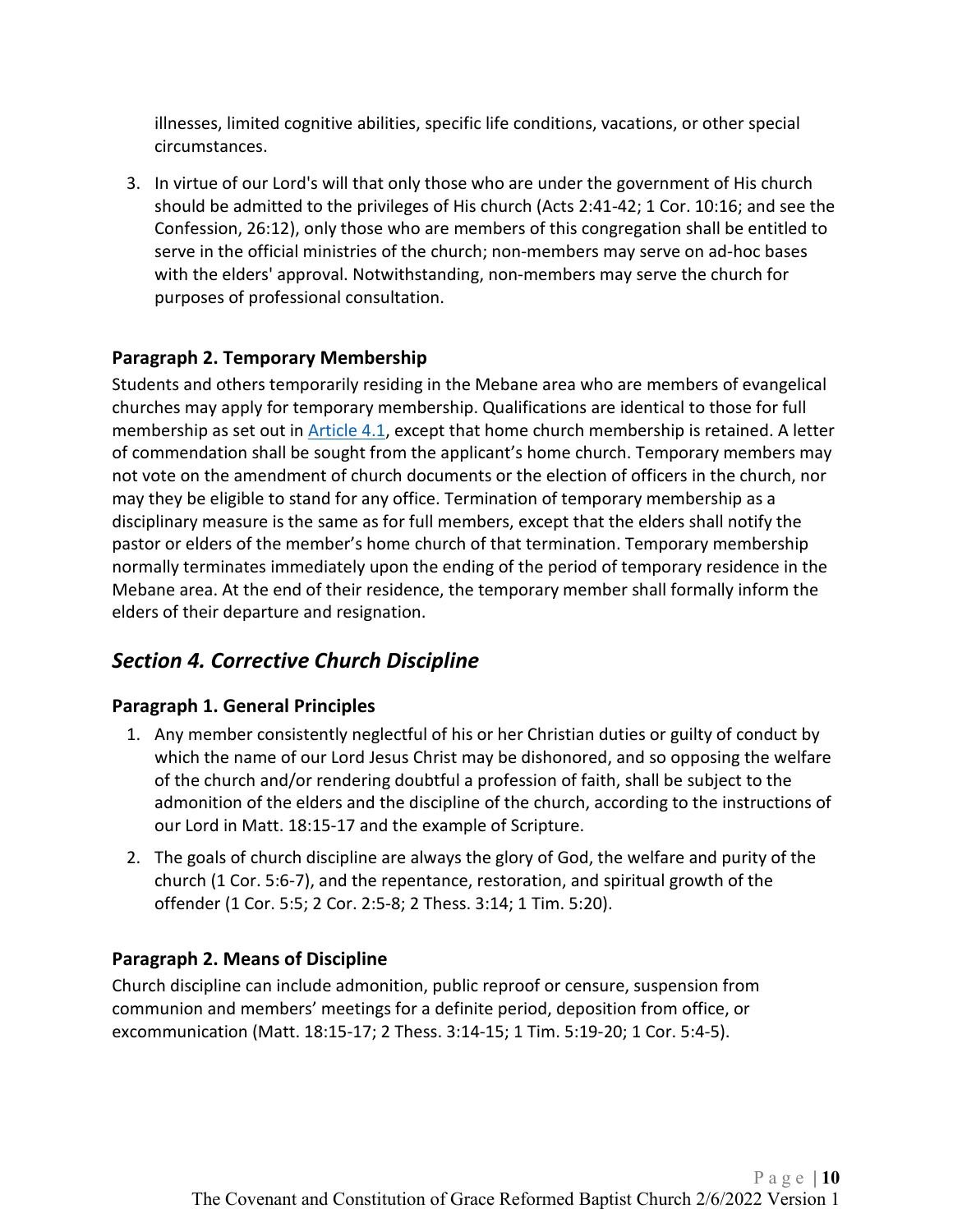#### <span id="page-10-0"></span>**Paragraph 3. Public Reproof or Censure**

Public reproof consists of a pastoral effort, before the gathered church, to call an impenitent church member to repentance for sin too blatant to be dealt with in an exclusively private manner; or to deal with serious sin even where there may have been repentance (1 Tim. 5:20; Titus 1:10-13). The elders may administer public censure whenever in their judgment either public misconduct (Gal. 2:11-14; 1 Tim. 5:20), patterns of sin (Titus 1:12-13), or serious doctrinal error (Titus 1:10-13) pose a significant threat to the godliness, unity, or testimony of the church.

#### <span id="page-10-1"></span>**Paragraph 4. Suspension**

Though suspension is not a required step in the discipline process, some misconduct on the part of a member may be so detrimental to the unity, holiness, and testimony of the church that it requires the suspension of some of the privileges of membership (Rom. 16:17-20; 2 Thess. 3:6-15). In all cases of suspension, the offending person is still to be regarded as a brother or sister in Christ and as a member of the church (Cases include: an unrepentant private offender, divisive teaching or behavior, disorderly behavior, scandalous sin, or contempt of church discipline). At a stated meeting of the church, the pastors shall recommend that the offending member be suspended, specifying the grounds for their recommendation, which will be enacted by three-fourths of church members present and voting. If even after a period of suspension, the member remains adamant in sin, excommunication shall be enacted according to the procedure outlined in **Article 4.5.2** (Matt. 18:17b).

# <span id="page-10-2"></span>*Section 5. Termination of Membership*

#### <span id="page-10-3"></span>**Paragraph 1. By Resignation**

- 1. As a general rule, a member may voluntarily resign from membership in Grace Reformed Baptist Church.
- 2. Membership in Grace Reformed Baptist Church is entered into and commences mutually, by the voluntary commitment of the individual applicant and acceptance by the church, expressed in terms of the procedures described in [Article 4.2.](#page-8-6) Accordingly, it follows that members cannot terminate their memberships unilaterally under some circumstances (Matt. 18:18; See [Article 4.5.1.5\)](#page-10-3).
- 3. The church shall recognize the termination of a person's membership following his or her death and also may do so after he or she has voluntarily resigned and is joining another church.
- 4. The resigning member is to formally notify the elders of his or her resignation and plans for membership elsewhere (Heb. 13:17).
- 5. The congregation will be notified of resignations, generally at members' meetings. The church shall have authority to refuse a member's resignation, if necessary, for the purpose of proceeding with the process of church discipline or for any other biblical reason by three-fourths of the members present and voting.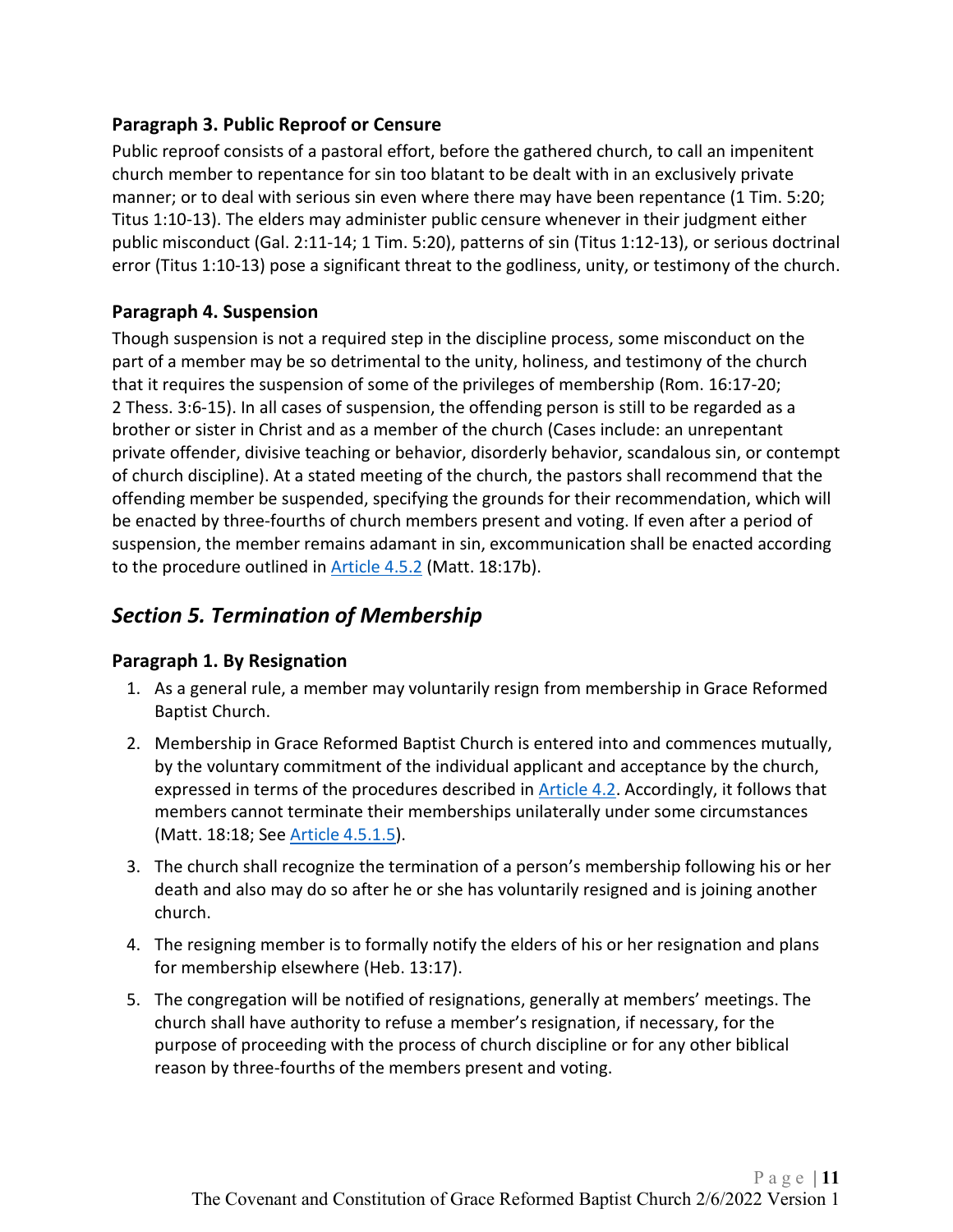- 6. Members of local churches are commanded to assemble regularly (Heb.10:23-25; See also [Article 4.3.1.2\)](#page-8-5). If a member ceases to regularly attend church services without just cause and proper communication (such as stated plans to return or plans to join another true church), and if the efforts by the elders to contact the member are unsuccessful, then after six consecutive weeks of the member's absence the church may proceed with formal discipline, if necessary (1 John 2:19).
- 7. According to 1 Cor. 5:12, the church only has authority over those who claim to belong to it. In the tragic situation where a church member decides for themselves that they are not a Christian or do not hold to apostolic doctrine and resigns from membership, the church will confirm by three-fourths vote of the members present to clarify that the church understands them to have abandoned the faith. Those who abandon the faith and yet refuse to resign are subject to excommunication [\(Article 4.5.2\)](#page-11-0).
- 8. Those who have previously resigned membership and intend to rejoin Grace Reformed Baptist Church must seek membership again as outlined in [Article 4.2.](#page-8-6)

#### <span id="page-11-0"></span>**Paragraph 2. By Excommunication**

- 1. Membership may also be terminated as an act of excommunication. Excommunication is ordinarily contemplated after earnest private admonition regarding serious and demonstrable sin or heresy has failed, and there are no hopeful signs of repentance.
- 2. At a stated meeting of the church, the elders shall recommend that the offending member be excommunicated, specifying the grounds for their recommendation. Except in extreme cases, there will be no less than four (4) weeks between the report to the church and a church vote. This allows the church to make earnest efforts to bring the offender to true repentance and reformation. All acts of excommunication must be executed by the gathered church (Matt. 18:17; 1 Cor. 5:4). A member is excommunicated by the approval of at least three-fourths of the members present and voting.
- 3. Some expressions of sin (ethical or doctrinal) are so gross and heinous in nature, and some cases are so extreme that the preliminary actions to excommunicate are inappropriate. In such cases, the guilty member may be immediately excommunicated by the church (1 Cor. 5:1-5). The elders shall, in such cases, at any meeting of the church, recommend that the offending member be immediately excommunicated, specifying the grounds for their recommendation. An immediate act of excommunication shall be executed at that meeting by the gathered church (Matt. 18:17; 1 Cor. 5:4). A member is immediately excommunicated by the approval of at least three-fourths of the members present and voting. This severe measure is employed when aggravated lawlessness is discovered and there are no hopeful signs of repentance.
- 4. Grace Reformed Baptist Church does not exist in isolation but is part of the universal church of Christ, composed of all true churches. Accordingly, open and forthright communication among the churches is vital for the purity, peace, edification, and unity of the church universal. Therefore, at their discretion, the elders may disclose to other churches and denominational structures the circumstances under which a person's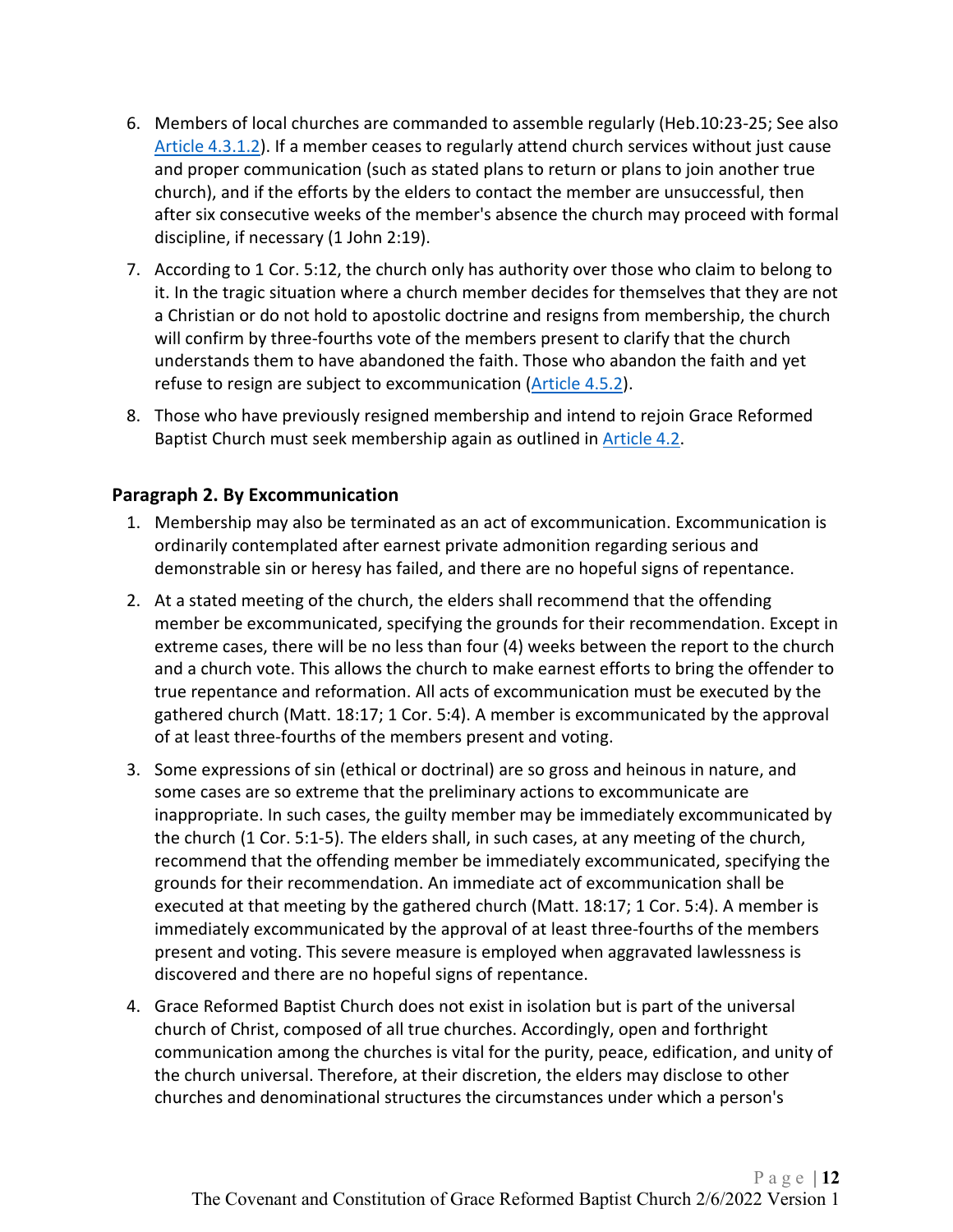membership was terminated, suspended, or subjected to public reproof. Beyond this, for the protection of Christ's churches, the elders will disclose to other churches and denominations when someone has been convicted of or has admitted to child sexual abuse.

5. In addition, this church does not exist in isolation from society at large. Accordingly, this church has both civil and moral obligations to society both to act with integrity and to maintain its testimony (2 Cor. 8:20-21). Therefore, at their discretion, the elders may disclose to other persons outside the ecclesiastical circles mentioned above or civil authorities the circumstances under which a person's membership was terminated, suspended, or the reasons for a public reproof. (Lev. 5:1; Prov. 29:24; 1 Pet. 4:15). The elders are required by law to immediately disclose to civil authorities when there is reasonable suspicion of child abuse.

#### <span id="page-12-0"></span>**Paragraph 3. Restoration**

- 1. Those who humbly receive the words of reproof, acknowledge and confess their sin, and manifest a transformed life (Prov. 28:13) following a suspension, public reproof, or the admonishment of the church will afterward be publicly commended for their godly repentance (2 Cor. 2, 7:7-11).
- 2. Repentant and transformed members will have suspended membership privileges restored upon the vote of at least three-fourths of the members present at any regular or special meeting of the members.
- 3. Those who have been excommunicated and subsequently exhibit godly repentance and manifest a transformed life will be forgiven and comforted (2 Cor. 2:5-11). They may have membership restored as outlined in **Article 4.2.**

# <span id="page-12-1"></span>**Article 5 – Meetings**

#### <span id="page-12-2"></span>*Section 1. Worship Meetings*

Worship services shall be held each Lord's Day and may be held throughout the week as the church determines.

#### <span id="page-12-3"></span>*Section 2. The Ordinances in Worship Meetings*

#### <span id="page-12-4"></span>**Paragraph 1. General Statement**

Christ has given two ordinances to His church, namely, baptism and the Lord's Supper. Accordingly, our Lord is concerned that the ordinances be observed unto edification in a decent and orderly manner.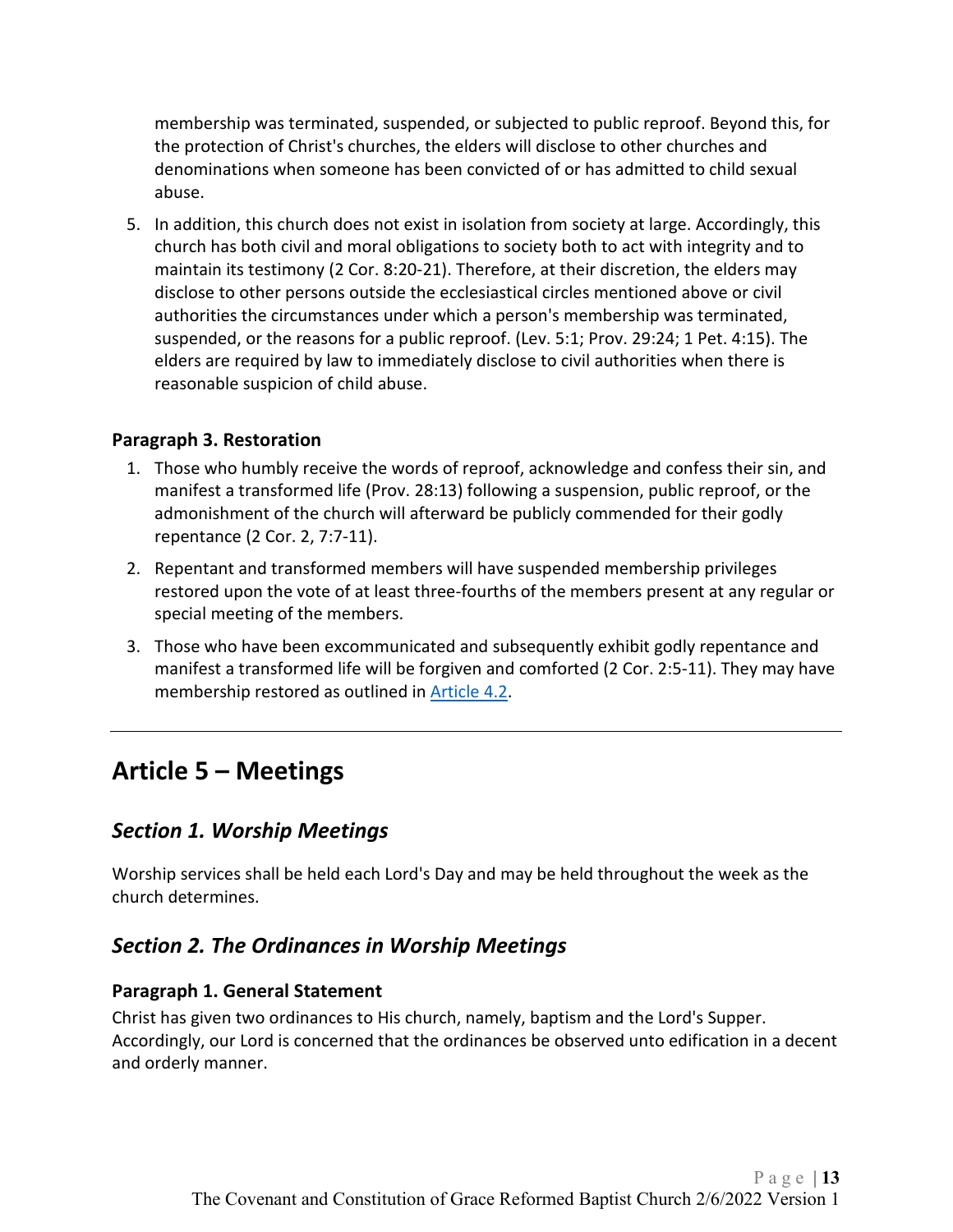#### <span id="page-13-0"></span>**Paragraph 2. Baptism**

Baptism is the one-time declarative ordinance for confessing faith in Christ and is required for church membership. True disciples of Christ are proper candidates for baptism. The proper mode of baptism is by immersion in water and "in the name of the Father and of the Son and of the Holy Spirit" (Matt. 28:19). Under normal circumstances, those being baptized will also be joined to the church. Baptisms will occur as part of the worship service at a time designated by the elders. In a baptismal service, the candidate will make baptismal vows before the congregation.

#### <span id="page-13-1"></span>**Paragraph 4. The Lord's Supper**

The Lord's Supper should be celebrated frequently by the assembled church until He comes (1 Cor. 11:26). Under ordinary circumstances, it will be celebrated no less than once a month.

#### <span id="page-13-2"></span>**Paragraph 5. The Lord's Supper Polity**

The church welcomes all those believers who are members in good standing in evangelical, true churches to partake of the Lord's Supper. We encourage those with questions of conscience to seek pastoral guidance.

### <span id="page-13-3"></span>*Section 3. Members' Meetings*

#### <span id="page-13-4"></span>**Paragraph 1. General Statement**

There shall be a regular members' meeting (e.g., Family Meeting or Congregational Meeting), no less than once every quarter (but possibly more often) apart from public worship services. Both regular and special members' meetings are for members only.

#### <span id="page-13-5"></span>**Paragraph 2. Notification**

Notices shall be given, through announcements made at regular worship services, a minimum of seven (7) days prior to regular members' meetings at which official church business is to be conducted. However, in an emergency, a meeting may be called on shorter notice by notifying the membership of the time, place, and purpose of the meeting.

#### <span id="page-13-6"></span>**Paragraph 3. Chairmanship**

A pastor, designated by the elders, shall preside as moderator at all members' meetings. Upon occasion, the pastors may appoint a deacon to preside in their stead. The elders shall see that the stated meetings of the church are regularly held and that any required reports are submitted to the church by the responsible members.

#### <span id="page-13-7"></span>**Paragraph 4. Quorum**

Provided all constitutional provisions for notification have been met, a quorum shall be understood to be met by those members present.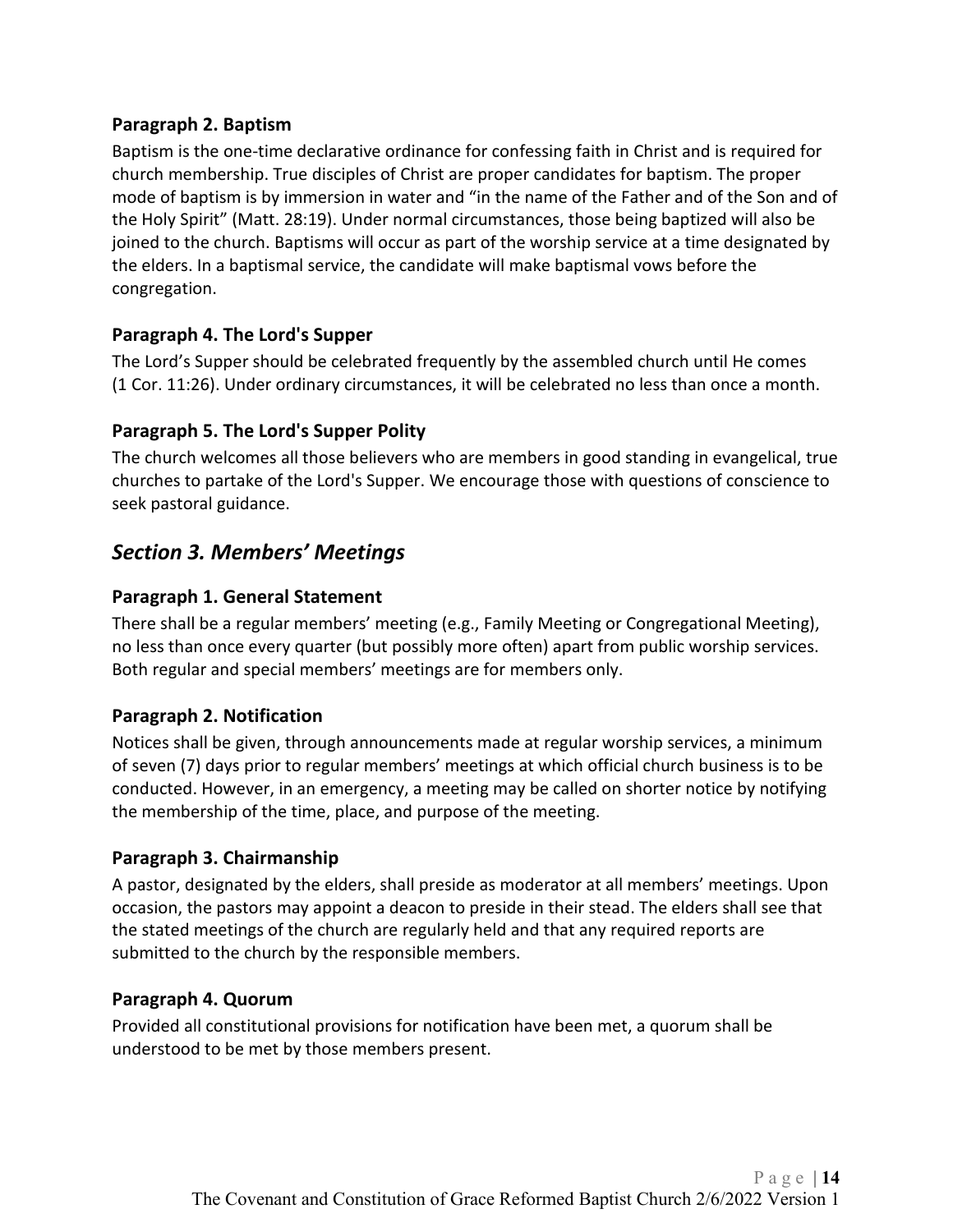#### <span id="page-14-0"></span>**Paragraph 5. Voting**

All votes shall be tallied based on the number of votes cast by members present. All members who are in good standing may vote on any question properly brought before the church. The results of votes will be reported to the church.

#### <span id="page-14-1"></span>**Paragraph 6. Special Meetings**

Special members' meetings may be called as required by the elders. The date, time, and purpose of any special meeting shall be announced at the public services of the church no less than seven (7) days preceding the meeting. Special members' meetings may also be called by formal request, submitted to the elders, of twenty-five percent of the voting membership. For such formally requested meetings, the request must clearly state the subject matter and a proposed measure to be announced at the meeting. The elders shall call a special meeting to be held within one month of their receipt of the request. These matters may be settled by a threefourths majority vote of members present and voting.

## <span id="page-14-2"></span>*Section 4. Annual Budget Meetings*

#### <span id="page-14-3"></span>**Paragraph 1. General Statement**

The budget is an expression of our gospel vision, values, and identity as a church. The elders should seek the congregation's advice and support, respecting any major endeavor or significant expenditure, and should be willing to yield to the congregation when appropriate. No money shall be solicited by or on behalf of the church or any of its ministries without the elders' approval.

#### <span id="page-14-4"></span>**Paragraph 2. Staff Hires**

The elders shall have primary responsibility for the employment, supervision, and evaluation of pastoral staff members. The hiring of administrative staff may be delegated by the elders to the deacons. All staff are subject to the Constitution and additional policies maintained by the deacons.

#### <span id="page-14-5"></span>**Paragraph 3. Budget Presentation**

A budget shall be approved by the membership at a members' meeting not more than two (2) months after the start of the fiscal year. Each year, the elders, after consultation with the deacons and the membership, shall present to the church an itemized budget. This budget shall be presented for discussion at a specially called budget meeting.

#### <span id="page-14-6"></span>**Paragraph 4. Budget Approval**

There will be no less than a two (2) week period between the budget presentation and the congregational vote for respective consideration, for asking questions, and voicing concerns. Congregational approval shall proceed, without amendment, as a single vote on the budget in its entirety. A three-fourths majority vote of the members present at a regular or special members' meeting is required to pass a budget resolution. Prior to this approval and subject to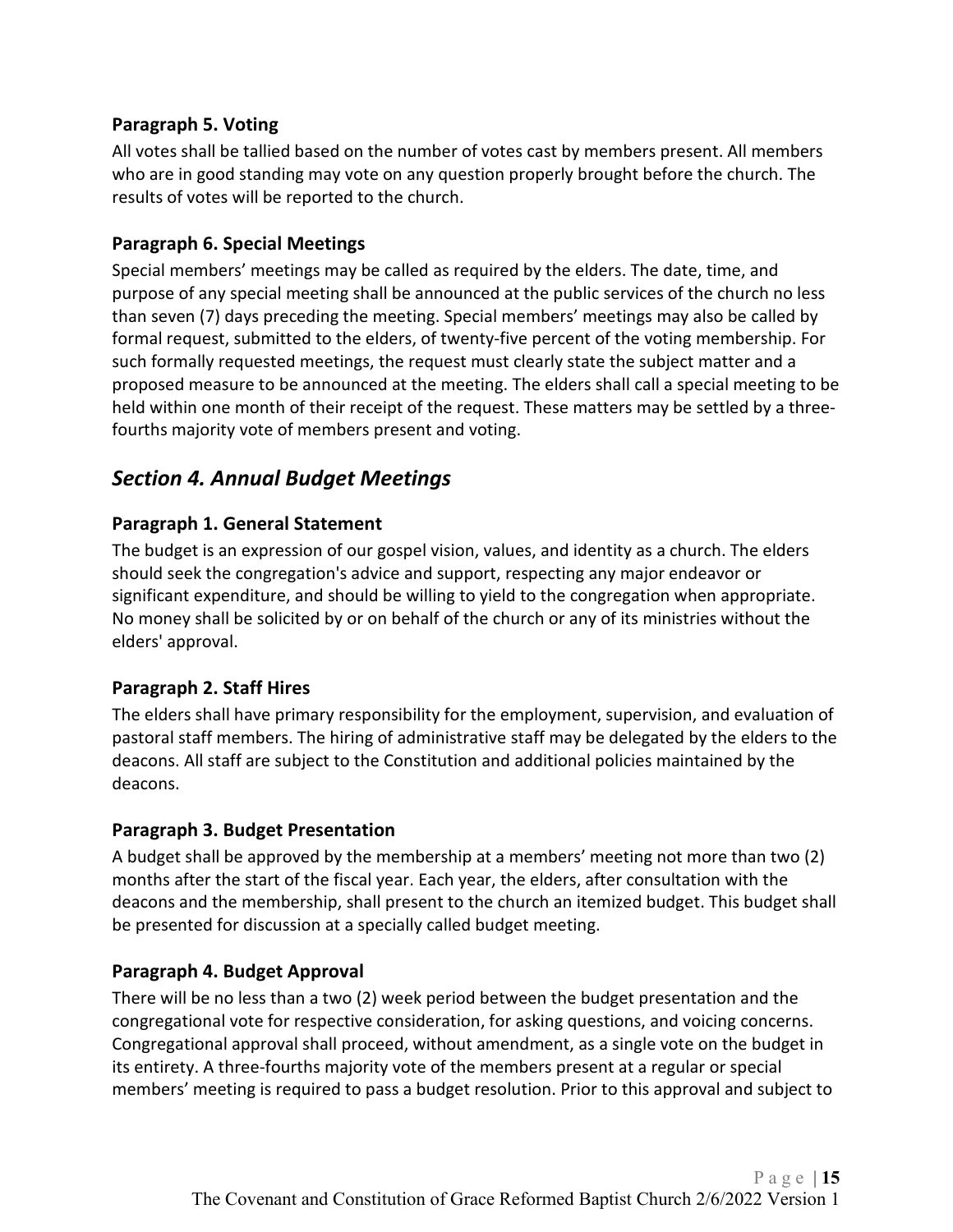the elders' discretion, expenditures may begin at the new fiscal year's projected levels. If God's people are uniquely and providentially hindered from gathering for a vote, the elders and deacons may exercise emergency privileges to pay out the proposed budget's expenditures until the congregation can gather again. The elders and deacons must review the money already spent with the congregation, review the proposed budget, and submit it for a vote as outlined above.

# <span id="page-15-0"></span>**Article 6 – Officers**

## <span id="page-15-1"></span>*Section 1. Summary*

The Biblical offices in the church are elders and deacons. All officers must be members of this church prior to assuming their responsibilities. All officers must also affirm the Confession (see [Article 12](#page-23-0) for allowable exemptions and additional required affirmations), strive to abide by the Church Covenant, and submit to the church's governance as disclosed in this Constitution.

## <span id="page-15-2"></span>*Section 2. Elders*

#### <span id="page-15-3"></span>**Paragraph 1. Qualifications and Responsibilities of the Eldership**

The elders shall comprise men who satisfy the qualifications for the office of elder set forth in 1 Timothy 3:1-7 and Titus 1:6-9. The biblical terms "elder," "pastor," and "overseer" are understood to refer to the same biblical office. In the church, only qualified men may serve in the office and function of a pastor. No elder shall hold the office of deacon during his tenure. The pastors are authorized and responsible for giving leadership and oversight to the church (Acts 20:17-35; 1 Pet. 5:1-2), including the preaching and teaching of the whole counsel of God (Acts 20:20-21, 27; Titus 1:9); the shepherding of the souls of the members of the church (Eph. 4:11-16; Col. 1:28; 1 Thess. 2:11; Heb. 13:17); and the directing of the church in all its tasks by setting general policy and by making specific decisions (1 Tim. 3:4-5; Heb. 13:17; 1 Pet. 5:1-2). Nonetheless, pastors must model the posture of servants before the congregation (Matt. 20:25-28; 1 Pet. 5:3). The length of their term of office shall not be fixed.

#### <span id="page-15-4"></span>**Paragraph 2. Plurality of Elders**

The Scriptures teach that, ordinarily, there should be a plurality of pastors in each local church (Acts 14:23; Acts 20:17; Phil. 1:1; Titus 1:5). Therefore, the church should endeavor to formally recognize a plurality of men whom the Holy Spirit has endowed with the requisite graces and gifts. The number of pastors shall not be fixed.

#### <span id="page-15-5"></span>**Paragraph 3. Vocational Support**

In view of the diversity of gifts as well as the numerous and grave responsibilities of the office, it is highly desirable that at least one elder should devote himself full-time to the work of the ministry and the oversight of the church as his calling in life. The church is responsible for giving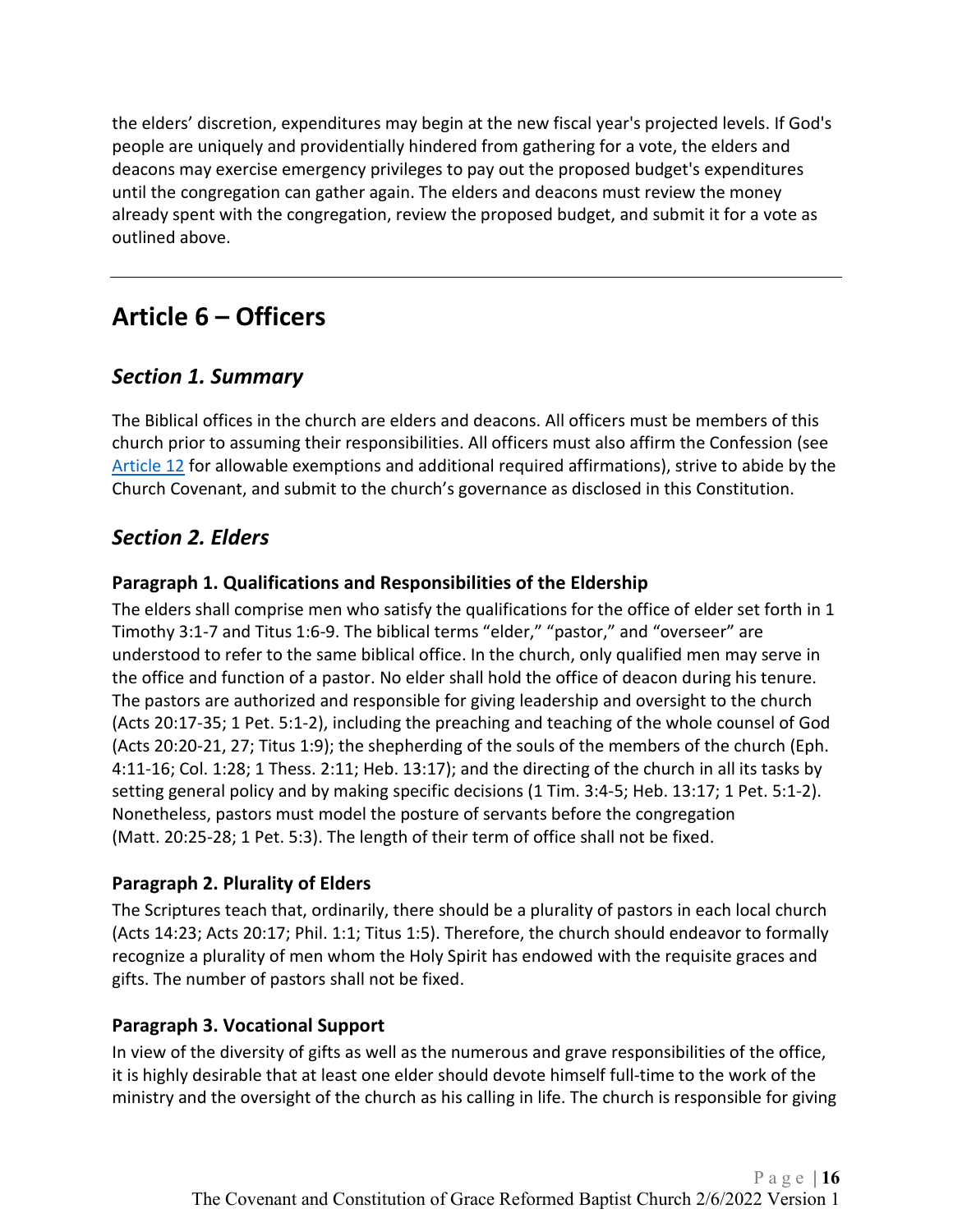adequate financial support to elders who labor in the Word, while others may fulfill the office s they maintain an ordinary vocation (Acts 18:3-5; 1 Cor. 9:9-11; 1 Tim 5:17-18).

## <span id="page-16-0"></span>*Section 3. Deacons*

#### <span id="page-16-1"></span>**Paragraph 1. Duties of Deacons**

Deacons are servants of the church. They are primarily responsible for organizing the benevolence ministry of the church and may also administer the ordinary business and secular affairs of the church, organize the budget, and any other responsibilities the pastors ask them to perform so that the pastors may devote themselves without distraction to prayer and the ministry of the Word (Acts 6:3-4). Deacons are to review and update all additional adopted church policies and emergency protocols. The deacons must always fulfill the duties of their office in cooperation with and submission to the pastors. Neither the number of deacons nor the length of their term of service shall be fixed.

#### <span id="page-16-2"></span>**Paragraph 2. Qualifications**

We understand ordination to the office of deacon to be limited to men only (Acts 6:3; 1 Tim. 3:8-13), those who possess the qualifications cited in 1 Tim. 3:8-13. However, in light of the Bible's teaching on the office of deacon, the roles of women in the church, and the example of several prominent women in the New Testament, we believe that deacons should consult with and include certain godly and faithful women of the church in their diaconal work as appropriate. We believe the involvement of women as aids to deacons in the church is warranted by Scripture and is practically wise and helpful.

#### <span id="page-16-3"></span>**Paragraph 3. Diaconal Clerk**

It is the duty of a deacon to record the minutes of all regular and special members' meetings of the church and render reports as requested by the pastors, the deacons, or the church. The clerk shall be a deacon and appointed by the deacons. The clerk ensures that the most recent revision of this Constitution shall be available for all church members.

#### <span id="page-16-4"></span>**Paragraph 4. Diaconal Treasurer**

One deacon will serve as treasurer. A treasurer shall ensure that all funds and securities of the church are properly secured in such banks, financial institutions, or depositories as appropriate. The treasurer shall also be responsible for ensuring accurate information needed for the annual budget meeting is presented to the deacons and elders. The treasurer shall also ensure that complete and accurate accounts of receipts and disbursements are kept in books belonging to the church and that adequate controls are implemented to guarantee that all funds belonging to the church are appropriately handled by any officer, employee, or agent of the church. The treasurer shall render to the elders and congregation, whenever they may require it, an account of all transactions and the church's financial condition. The deacons shall appoint the treasurer with the elders' approval and knowledge of the congregation.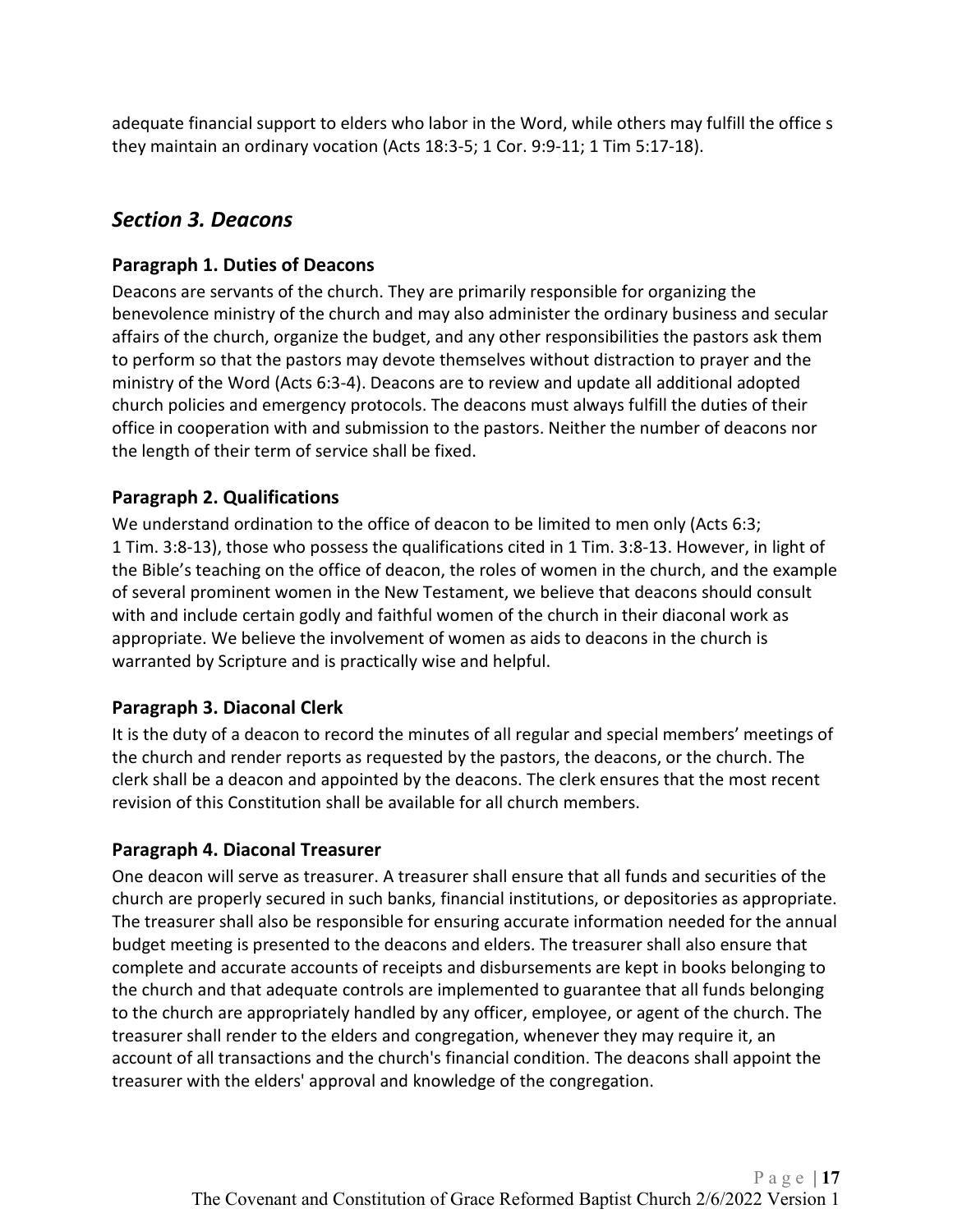# <span id="page-17-0"></span>**Article 7 – Elections**

## <span id="page-17-1"></span>*Section 1. Officer Nomination*

#### <span id="page-17-2"></span>**Paragraph 1. Task of Recognition**

The process for church elections requires substantial prayer, both individually and corporately. Nominations to the office of elder or deacon are made by the elders after due investigation of their qualifications (Acts 14:23; Titus 1:5). The elders may nominate one or more candidates to either office and, if needed, can call a special congregational business meeting for their consideration. The elders should seek recommendations and involvement from the general membership in the nomination process. Likewise, members are free at any time to suggest to the elders the names of members whom they consider to be potential officers.

#### <span id="page-17-3"></span>**Paragraph 2. Officer Nomination**

All nominations and elections of church officers must be made at a duly convened congregational meeting. Nominations of all officers must be announced to the congregation at least one (1) month prior to the vote.

# <span id="page-17-4"></span>*Section 2. Officer Installation*

#### <span id="page-17-5"></span>**Paragraph 1. Officer Election**

The names of all officer nominees will be separately discussed and voted upon at a special or stated members' meeting. During the discussion, the officer nominee under consideration and members of their immediate family shall leave the presence of the church until the written ballot is taken. The nominee's scriptural qualifications shall be read with explanation given as needed and openly discussed in the fear of God and due respect for the nominee's reputation. Any member with reason to believe that a nominated elder candidate is unqualified for an office should express such concern to the pastors prior to the meeting. Members intending to speak in opposition to an officer candidate at the stated meeting should express their objection to the pastors as far in advance as possible before the relevant church members' meeting. No fewer than three-fourths of those ballots cast by the members present and voting shall be required for election. This vote shall take place by written ballot after a full and free discussion oriented around the relevant Scriptural passages.

#### <span id="page-17-6"></span>**Paragraph 2. Deacon Installation**

Elected deacons will then be installed by the laying on of the hands of the eldership at a worship service in front of the congregation. This solemn act should always be accompanied by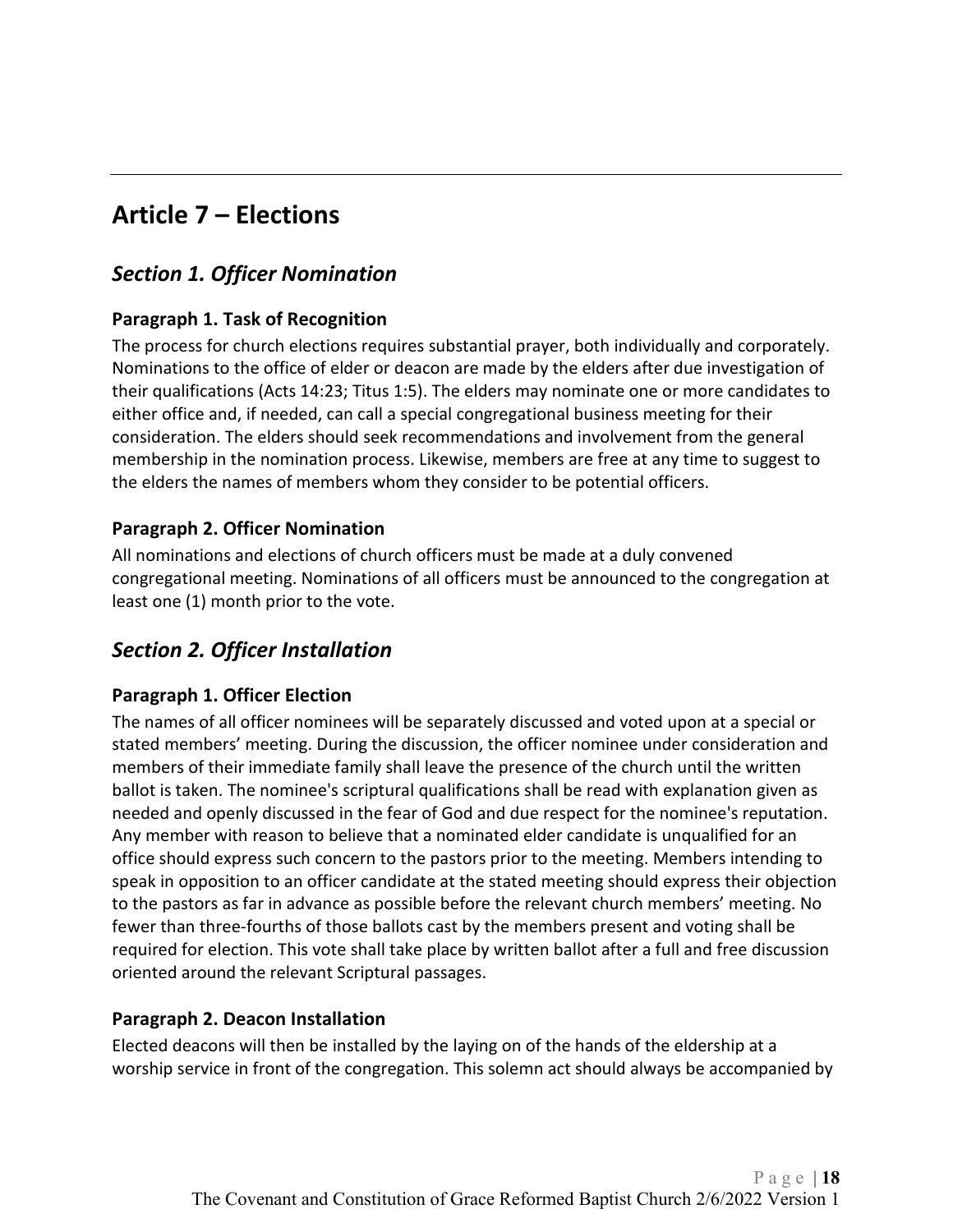the elders' prayers before the church (Acts 13:1-3). The laying on of the elders' hands shall signify the approval of a deacon elected.

#### <span id="page-18-0"></span>**Paragraph 3. Elder Installation**

Following the election of an elder, there shall be a portion of a regular worship service set aside, at which time the officer shall be installed. The elder will be installed by the laying on of the hands of the eldership in front of the congregation. This solemn act should always be accompanied by the special prayers of the elders before the church (Acts 13:1-3). The laying on of the elders' hands shall signify the approval of an elder elected.

## <span id="page-18-1"></span>*Section 3. Officer Dismissal*

#### <span id="page-18-2"></span>**Paragraph 1. Officer Resignation**

An officer may resign his office without prejudice if he does so in an orderly fashion and for good and valid reasons. This resignation, together with its reasons and the date upon which he wishes his resignation to be effective, shall be formally submitted to the elders of the church and subsequently read to the congregation at a members' meeting.

#### <span id="page-18-3"></span>**Paragraph 2. Non-culpable Incompetence**

In cases where it is determined that an officer is no longer competent to fulfill all the duties of the office but not in and of themselves culpable, it shall, in the absence of his resignation, be recommended by the elders to the congregation at a members' meeting that he be removed from office. No less than four (4) weeks shall be given for due congregational consideration prior to a vote. In order to retain his office, in such circumstances, the officer in question must receive a vote of confidence by no less than a three-fourths majority of the members present and voting.

# <span id="page-18-4"></span>*Section 4. Officer or Staff Discipline*

#### <span id="page-18-5"></span>**Paragraph 1. Concerns About an Officer**

Most concerns should be handled according to our Lord's instructions in Matt. 18:15-17 and 1 Tim. 5:19-21. Except with criminal accusations [\(Article 7.4.2\)](#page-18-6), should any members come to have objective concerns over the fitness of a particular church officer to continue, they should first address that officer privately. If their concerns continue after they have dealt privately with the officer in question, they should bring their concerns to the (other) elders. If there are no (other) elders, then they should approach the deacons. If necessary, the members may seek to call a special meeting per [Article 5.3.6.](#page-14-1)

#### <span id="page-18-6"></span>**Paragraph 2. Reporting Misconduct**

1. Any form of serious or blatant sin, scandalous behavior, sexual misconduct, substantial doctrinal error, illegal activity, or public misconduct by any officer or leader should be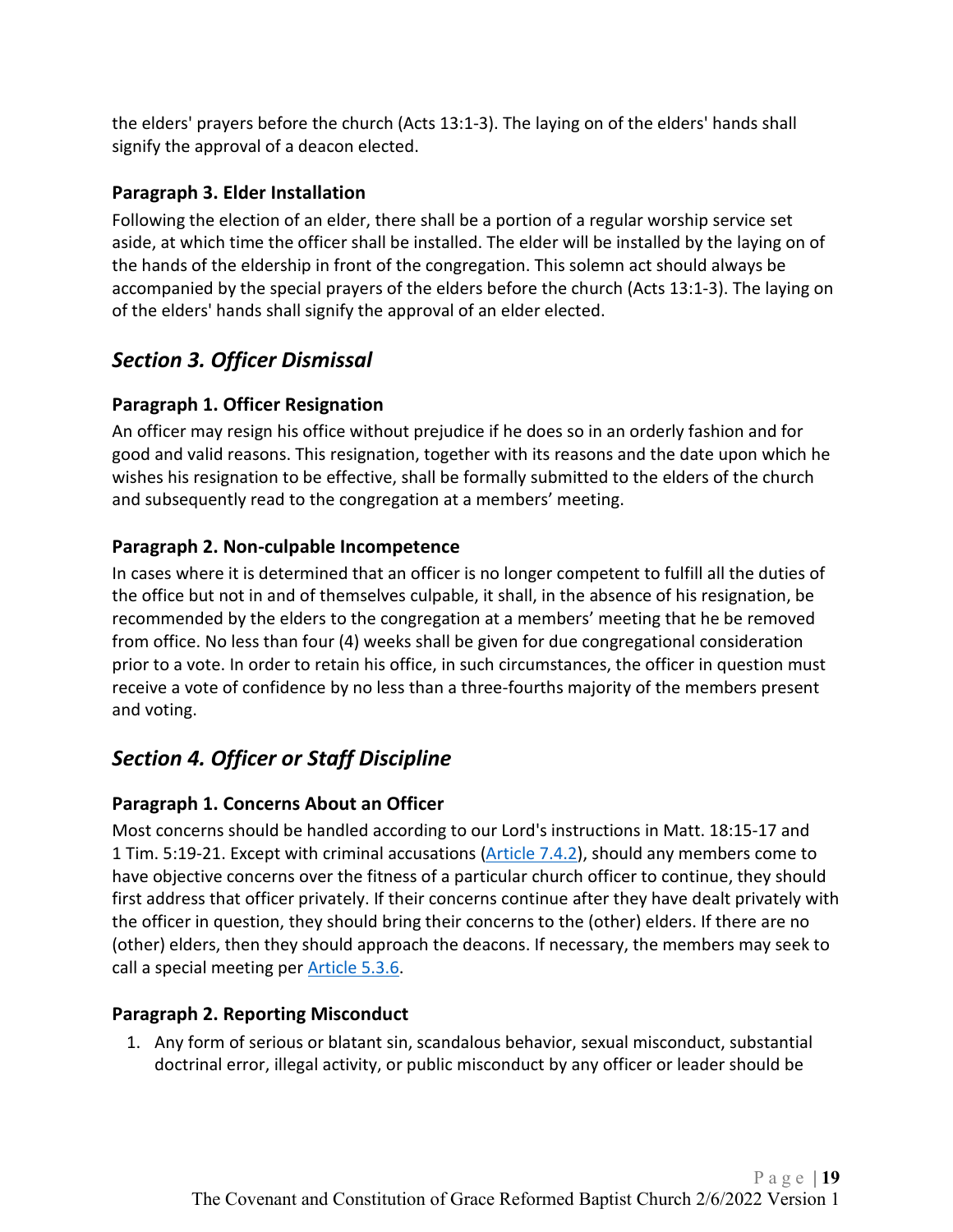reported to the entire eldership, notwithstanding private confrontation, witnesses, or repentance.

- 2. Any suspected abuse or neglect of a minor should first be reported to the appropriate civil authorities without delay.
- 3. Due to the nature of child abuse allegations and the involvement of public authorities, the policy of the church is to make the congregation aware of these allegations involving any congregant or leader of the church without compromising the safety of the potential victim. This initial report will be made without the church weighing the credibility of the allegation or blindly accepting a charge. Enough facts will be shared that those who may have more information can help the investigation. If the accused is found guilty by proper public authorities, the congregation shall be notified. If the accused is likewise cleared, the congregation will be notified.

#### <span id="page-19-0"></span>**Paragraph 3. Investigation of an Officer**

In most cases, the remaining elders will investigate a charge against an officer(s). If there are no (other) elders, the deacons will investigate. Any single claim of suspected abuse or neglect of a minor by an officer will be immediately reported to and investigated by the proper civil and independent authorities. A charge against an elder will not be accepted as true except by admission or on the evidence of at least two or three confirming witnesses (1 Tim 5:19). Unsubstantiated claims (except as detailed in [Article 7.4.2\)](#page-18-6) will be dismissed. Minor matters and matters of opinion or perspective will be privately resolved or covered in love. However, verified, serious, blatant, and possibly unresolved charges make the elder subject to the disciplinary action of [Article 4.5.2.](#page-11-0)

#### <span id="page-19-1"></span>**Paragraph 4. Leave of Absence for Officers and Staff**

In some cases, an investigation regarding misconduct can be carried out while the officer or staff member carries on the duties of their role, perhaps with some alterations to their responsibilities. However, a paid leave of absence (for paid staff) may be necessary until the completion of the internal or independent investigation. A leave of absence is required for accused officers and staff during any criminal investigation. To avoid a prolonged and unresolved internal investigation, the total period of absence pending investigation may not exceed 60 days.

#### <span id="page-19-2"></span>**Paragraph 5. Elder Disciplinary Action**

Each elder is under the oversight of his fellow elders and is subject to the same rules of discipline as all the church members. In addition, they are subject to public reprimand for serious and blatant sins (Gal. 2:14; 1 Tim. 5:20) and may be removed from office (1 Tim. 3:1), potentially even where there may have been repentance. An elder's term of office may be terminated by dismissal. A disqualified elder can be immediately dismissed by a three-fourths vote of the members present at a stated members' meeting. If the elder is unrepentant, the church shall also pursue church discipline as detailed in [Article 4.5.2.](#page-11-0)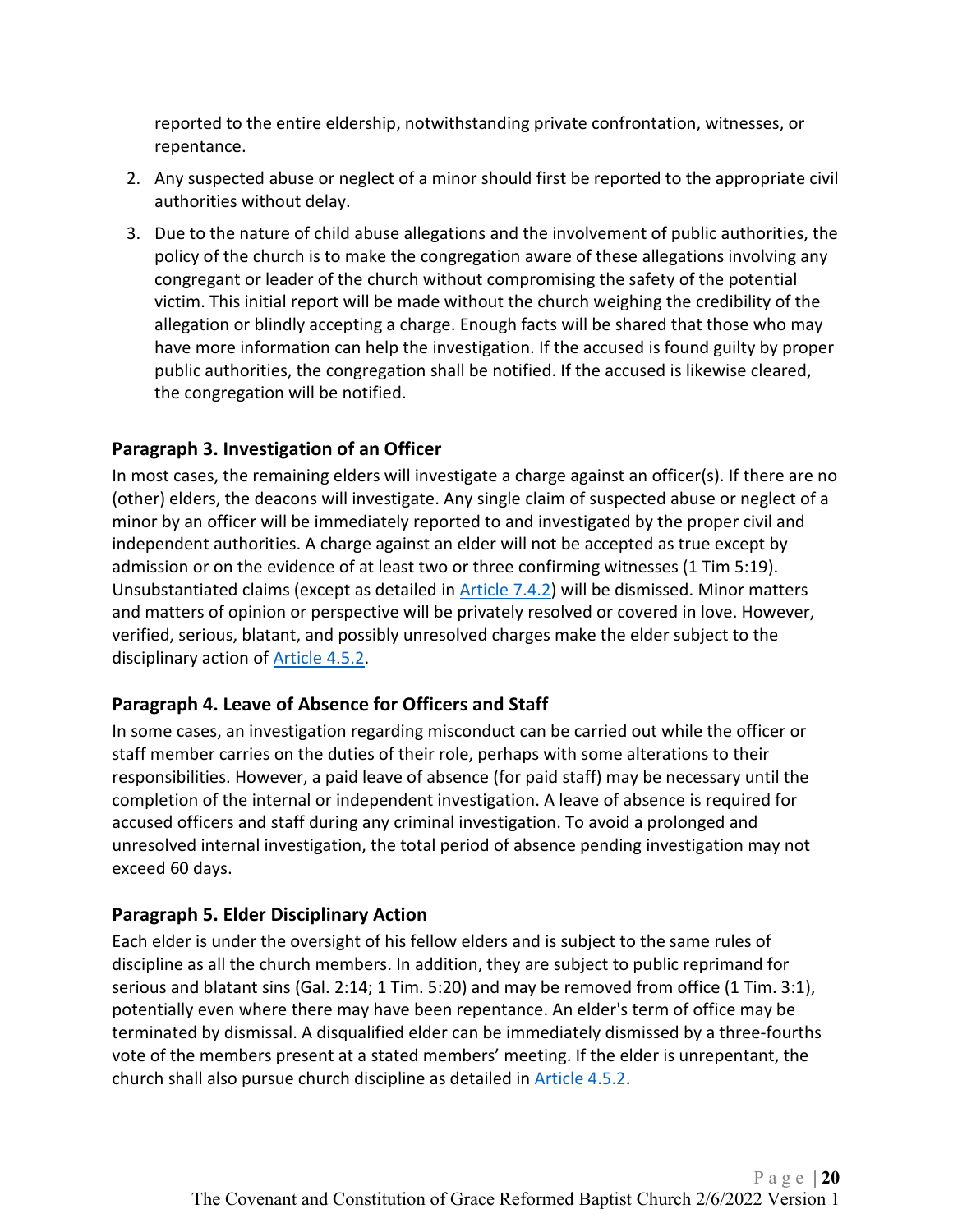#### <span id="page-20-0"></span>**Paragraph 6. Deacon Disciplinary Action**

Each deacon is under the oversight of their elders and is subject to the same rules of discipline as all the church members. In addition, they are subject to removal from office (1 Tim. 3:8-10), potentially even where there may have been repentance. A deacon's term of office may be terminated by dismissal. A disqualified deacon can be immediately dismissed by a three-fourths vote of the members present at a stated members' meeting. If the deacon is unrepentant, the church shall also pursue church discipline as detailed in [Article 4.5.2.](#page-11-0)

# <span id="page-20-1"></span>**Article 8 – Indemnification**

## <span id="page-20-2"></span>*Section 1. Mandatory Indemnification*

If a legal claim or criminal allegation is made against a person because he or she is or was an officer, employee, or authorized agent of the church, the church shall provide indemnification against liability and costs incurred in defending against the claim if the church determines that the person acted (a) in good faith, (b) with the care an ordinarily prudent person in a similar position would exercise under similar circumstances, and (c) in a manner the person reasonably believed to be in the best interest of the church, and the person had no reasonable cause to believe his or her conduct was unlawful. At the recommendation of the elders or deacons, this action is determined by a three-fourths majority vote of members present and voting at a stated members' meeting.

#### <span id="page-20-3"></span>*Section 2. Permissive Indemnification*

At the recommendation of the elders or deacons, the church also may indemnify any person who acted in good faith and reasonably believed that his or her conduct was in the church's best interest and not unlawful.

## <span id="page-20-4"></span>*Section 3. Procedure*

If a quorum of the elders or deacons is not available to recommend indemnification because of the number of elders seeking indemnification, the requisite determination may be made directly by the membership or by special legal counsel appointed by a three-fourths vote of the members present at a stated members' meeting.

# <span id="page-20-5"></span>**Article 9 – Dispute Resolution**

<span id="page-20-6"></span>*Section 1. Disputes*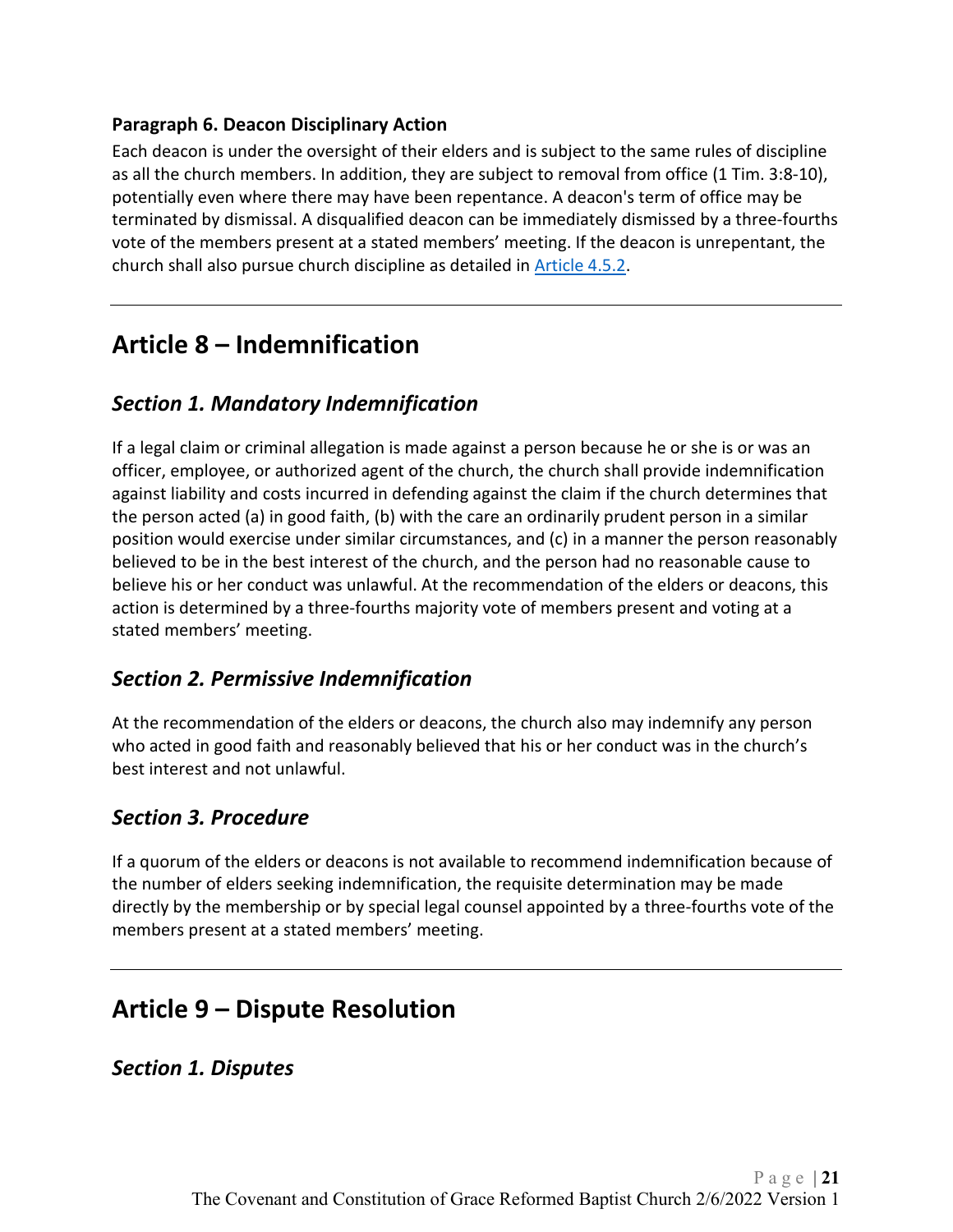Believing that the Bible commands Christians to make every effort to live at peace and to resolve disputes with each other in private or within the Christian Church (see, e.g., Matt. 18:15-20, 1 Cor. 6:1-8), members should generally resolve ordinary civil conflict among themselves according to biblically based principles, without reliance on the secular courts. In the case of criminal activity within the congregation, the State has a God-given responsibility and authority to protect the peace and security of its citizens that should be supported and encouraged.

# <span id="page-21-0"></span>*Section 2. Child Protection*

Grace Reformed Baptist Church must always have and abide by a Child Protection Policy to promote a safe and healthy environment for our children to learn and to provide guidelines on reporting misconduct. The policy must remain harmonized with North Carolina State Law and abide by North Carolina Mandatory Reporting in accordance with the Scriptures. The deacons, with elder oversight, will ensure the membership's continuous education and compliance with these policies. The policies must be made known and be available to the congregation and remain on file at the church. All members are subject to this policy and are required to abide by it.

# <span id="page-21-1"></span>*Section 3. Facility Policy*

Grace Reformed Baptist Church must always have and abide by explicit policies for the wise stewardship of God's gifts. The deacons, with elder oversight, will ensure compliance with these policies. The policies must be made known and be available to the congregation and remain on file at the church. All members are subject to these policies and are required to abide by them.

# <span id="page-21-2"></span>*Section 4. Board of Directors*

This church was incorporated under the laws of the state of North Carolina on May 13, 1986. While the Scriptures do not recognize a Board of Directors as a biblical church office, our Articles of Incorporation and By-laws require a Board of Directors to serve as legal representatives. The Board of Directors shall be the elders. If needed, the elders also retain authority to appoint other directors who shall be subject to the pastors. These representatives shall be made known to the congregation at a stated members' meeting.

# <span id="page-21-3"></span>**Article 10 – Inter-Church Relations**

## <span id="page-21-4"></span>*Section 1. Autonomy*

We acknowledge no ecclesiastical authority other than our Lord Jesus Christ, who is the Head of the Church (Eph. 5:23) and who directs the affairs of the church through elders (Acts 14:21-23; 1 Tim. 3:1f; Titus 1:5f) and congregational authority (Matt. 18:15-18, Gal. 1). The elders and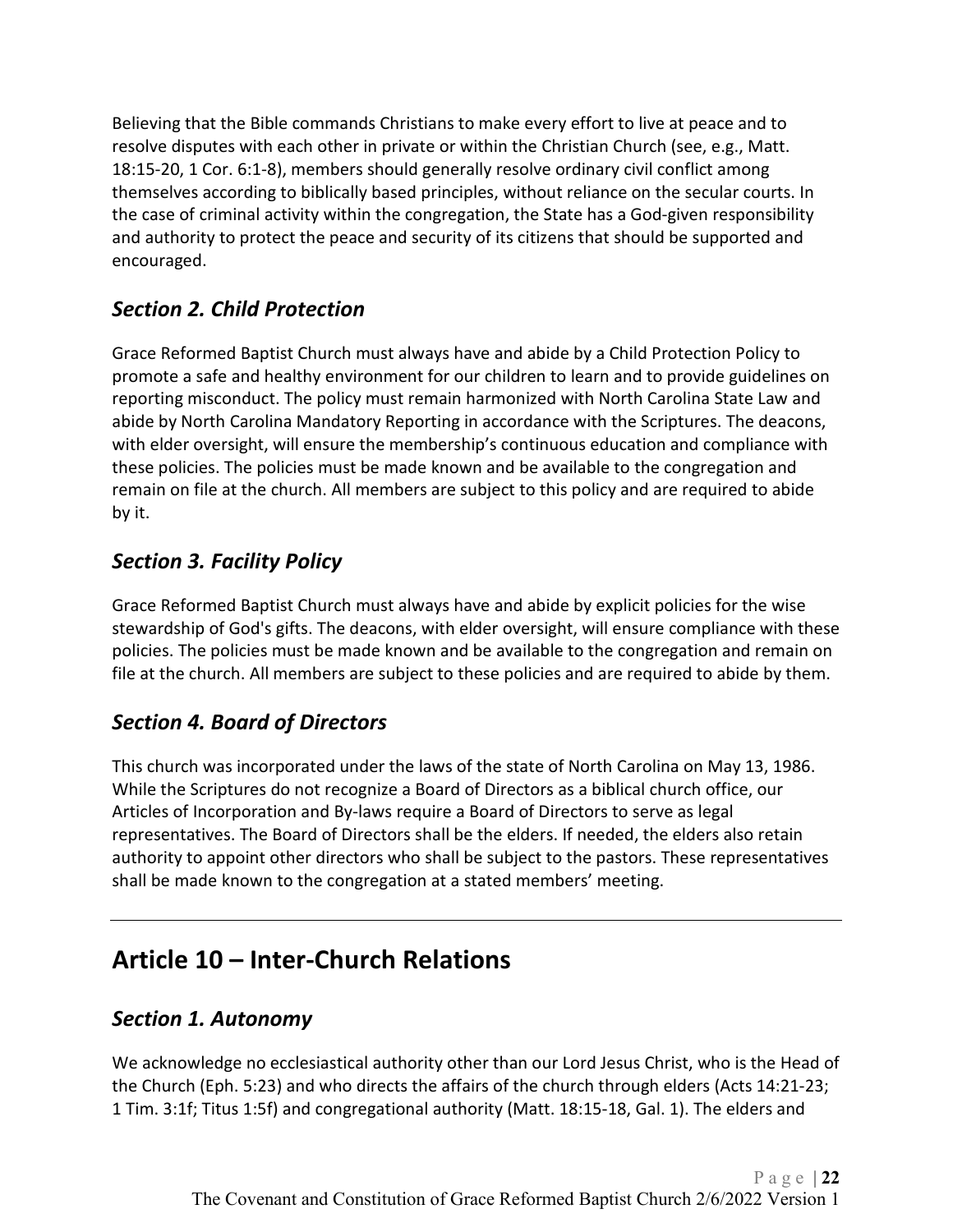congregation are at all times and in all activities under the authority of Scripture (Acts 16:4; 1 Cor. 7:17).

## <span id="page-22-0"></span>*Section 2. Cooperation*

The Church can, as occasion requires, organize such associations and conventions as may best secure cooperation for the great objects of the Kingdom of God (2 Cor. 8:18-24). However, the decision of no other church or group of churches shall ever be binding on this church (Acts 14:21-23, with Heb. 13:17). Consideration for formal cooperation or membership with associations, conventions, or denominations requires a special informational meeting. This meeting must take place no less than four (4) weeks prior to a vote regarding formal cooperation or disassociation. Notification of this special meeting will be given during regular worship services at least seven days prior. No fewer than a three-fourths majority vote of those ballots cast by the members present shall be required for approval. This vote shall take place by written ballot subsequent to a full and free discussion.

## <span id="page-22-1"></span>*Section 3. Cooperative Participation*

Subsequent to the approval of formal cooperation, the eldership shall nominate messengers or representatives from among themselves or the church to official meetings necessitating authoritative representation. Each representative shall be a current member of the church. These representatives will be subsequently presented to the church who will vote to officially appoint, certify, and send the messengers or representatives (Acts 11:29-30; 15:2, 22; 2 Cor. 8:19; 1 Cor. 16:3). No fewer than a three-fourths vote of the members present shall be required for approval.

# <span id="page-22-2"></span>**Article 11 – Dissolution**

Should there exist a reasonable cause to dissolve the church, the elders or other remaining leadership shall propose to the congregation the pursuit of dissolution. Congregational approval of such a proposal, at a duly called congregational meeting for that purpose, is necessary for the dissolution process to begin. Upon a three-fourths vote of approval by members present of the leadership's recommendation to pursue dissolution, the congregation shall decide on the receiver or receivers of its assets, plan for, and actually dispose of the same within the guidelines defined in the following section of this paragraph. The congregation's last act shall be to acknowledge and certify that all its assets have been disposed of as specified herein. The dissolution shall proceed within these guidelines, which shall not be violated. All assets are to be disposed of, and all just debts paid. No member is to take possession of any assets or profit from their liquidation. The disposition of all assets, or the proceeds from their liquidation, shall be distributed to churches or ministries that spread the true Gospel of Jesus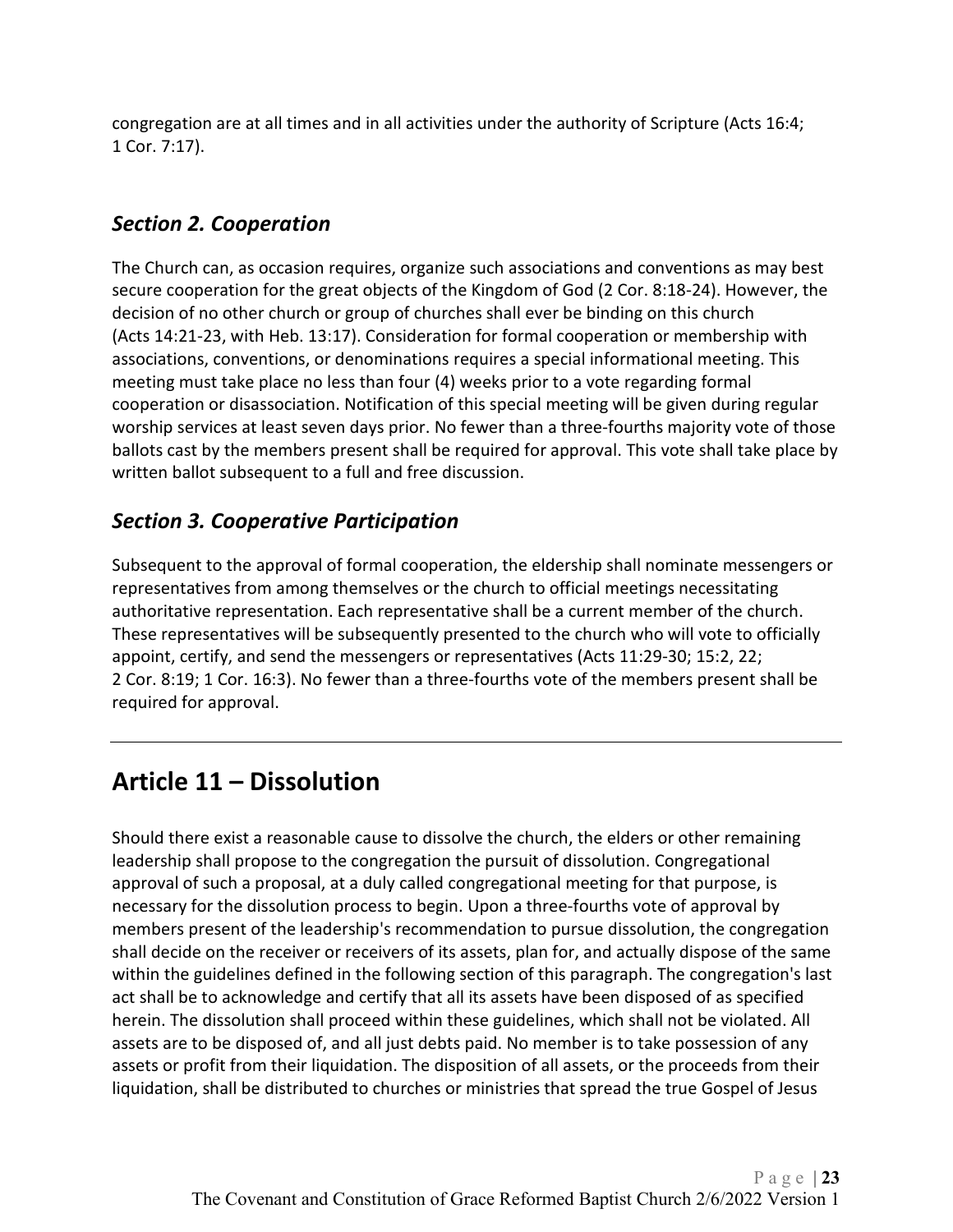<span id="page-23-0"></span>Christ, which we know shall exist somewhere according to God's promise until Christ returns (Matt. 16:18).

# **Article 12 – Amendments**

## <span id="page-23-1"></span>*Section 1. General Statement*

#### <span id="page-23-2"></span>**Paragraph 1. Amendment Proposal**

Any proposed amendments to the Church Covenant or Constitution must be offered formally to the congregation at least four (4) weeks prior to consideration at a members' meeting and be announced from the pulpit at the regular worship services two (2) successive Sundays prior to such vote.

#### <span id="page-23-3"></span>**Paragraph 2. Amendment Approval**

The Church Covenant may be amended by a three-fourths vote of the members present and voting at a members' meeting. This Constitution may be amended by a three-fourths vote of the members present and voting at a members' meeting.

# <span id="page-23-4"></span>*Section 2. Exemptions to the Confession*

#### <span id="page-23-5"></span>**Paragraph 1. General Statement**

Officers are required to have a more mature affirmation of the Confession, yet may have measured liberty in matters of wording, application, and nuance of specific paragraphs not essential to the chapter as a whole. As such, officers must affirm the entire Confession but may choose to avail themselves of any or all of the exemptions listed in [Paragraph 2](#page-23-6) of this Section. Officers and officer candidates must formally submit to the eldership any other exemptions from the Confession they wish to request. Officer candidates must do so before nomination. Noteworthy exemptions for officers and officer candidates not already included in this Constitution are permitted only by the unanimous agreement of the eldership and by a Constitutional amendment [\(Article 12.1.2\)](#page-23-3) ratified by the church before the officer's nomination.

#### <span id="page-23-6"></span>**Paragraph 2. Exemptions Currently Recognized**

**Chapter 7: Of God's Covenant, Paragraphs 2 and 3**. We expect all officers to agree that God has one eternal plan of salvation that He progressively revealed in redemptive history through the biblical covenants (Heb. 8; Eph. 2:12; Gal. 4:24). All of God's promises are fulfilled in Christ and apply to Christ's new covenant church.

**Chapter 10: Of Effectual Calling, Paragraph 3**. We do not adopt the assertion of some editions of the Confession in Chapter 10, paragraph 3 that "infants dying in infancy are elect and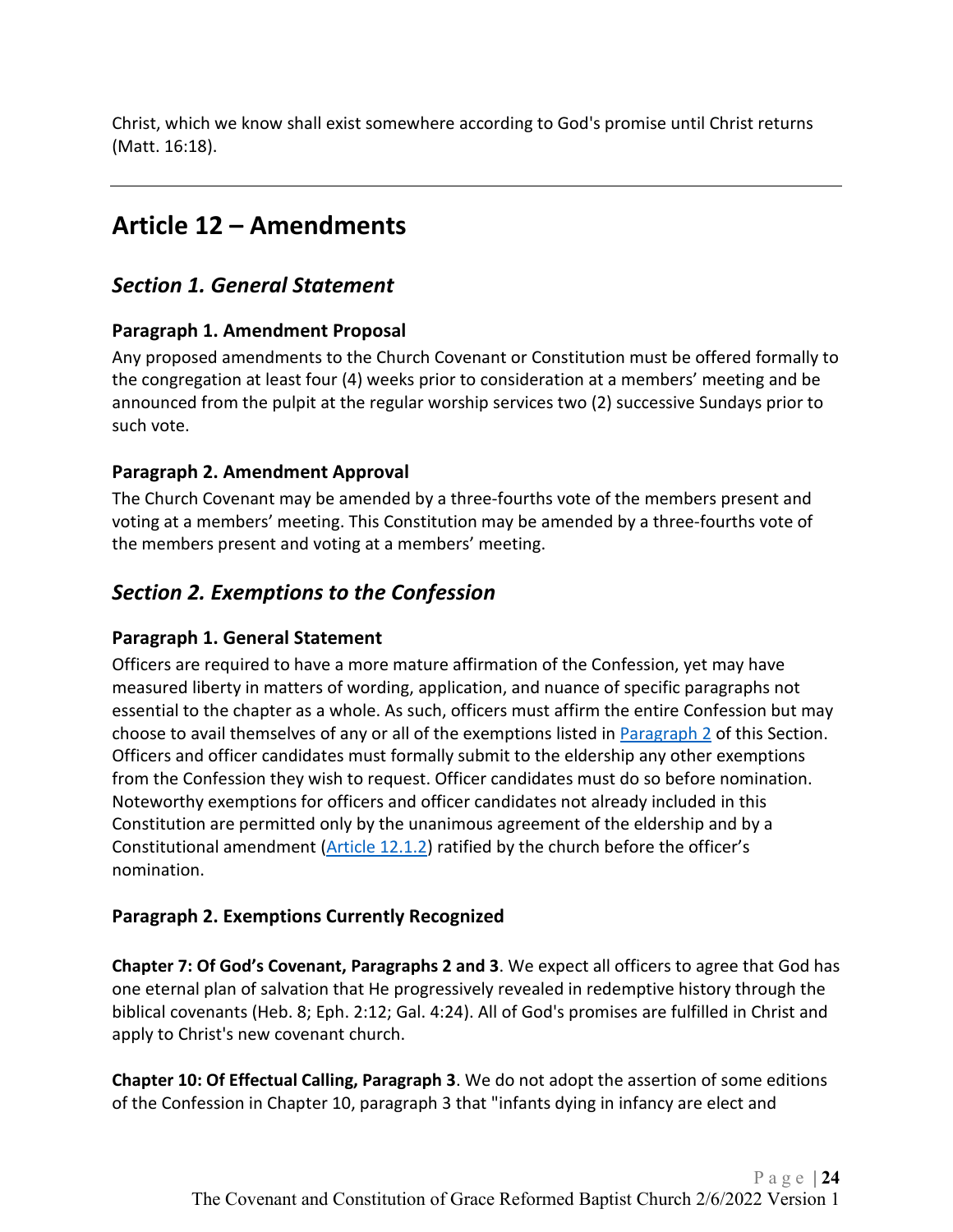regenerated," and choose rather to adhere to the more authentic confessional statement which reads, "Elect infants dying in infancy are regenerated and saved by Christ through the Spirit."

**Chapter 19: Of the Law of God, Paragraph 2**. Officers must affirm that all of Scripture is inspired by God and was written for the church's instruction. The Old Testament continues to apply to the church through its fulfillment in Christ, and its moral demands continue to apply to Christians through the new covenant.

**Chapter 22: Of Religious Worship and the Sabbath Day, Paragraphs 7 and 8**. We affirm the Regulative Principle described in Paragraph 1 of this Chapter alongside its necessary provision in Chapter 1, Paragraph 6. Officers and members may individually choose to adopt paragraphs 7 and 8, but we do not require it. However, officers and members are required to affirm no less than this statement on the Lord's Day:

From the beginning, God established a pattern for man to set apart a weekly day of rest for worship. The New Testament indicates that the first day of the week, Sunday, is the Lord's Day, commemorating the resurrection of Christ from the dead. It should primarily focus upon exercises of worship, spiritual edification, and acts of service, both public and private. Thus, we prepare for the rest that remains for the people of God.

Mark 16:1-7; Luke 24:1-3, 33-36; John 4:21-24; 20:1, 19-28; Acts 20:7; Rom. 14:5-10; 1 Cor. 16:1-2; Col. 2:16; 3:16; Rev. 1:10

**Chapter 26: Of the Church, Paragraph 4.** Although we hold that Romanism and the Papacy are antichristian, and although we acknowledge that the Pope could well be that man of sin, nevertheless, we do not adopt the assertion of some editions in Chapter 26, Paragraph 4 that the Pope of Rome "is that Antichrist, and man of sin," described in 2 Thess. 2:4f.

## <span id="page-24-0"></span>*Section 3. Additional Affirmations*

#### <span id="page-24-1"></span>**Paragraph 1. The Sanctity of All Human Life**

We believe that God created people in His own image, and because of this, all people have inherent value. Human dignity extends equally to both the preborn and the elderly, male and female, single or married, and includes people of every nationality, race, ethnicity, physical condition, socioeconomic status, educational background, and condition of life.

Ex. 20:3-17; Ps. 101:5; Mic. 6:8; Zech. 8:16; Matt. 5:13-16,43-48; 22:36-40; 25:35; Mark 1:29-34; 2:3ff.; 10:21; Luke 10:27-37; John 17:15; 1 Cor. 5:9-10; 7:20-24; Gal. 3:26-28; Eph. 6:5-9; Col. 3:12-17; James 1:27; 2:8